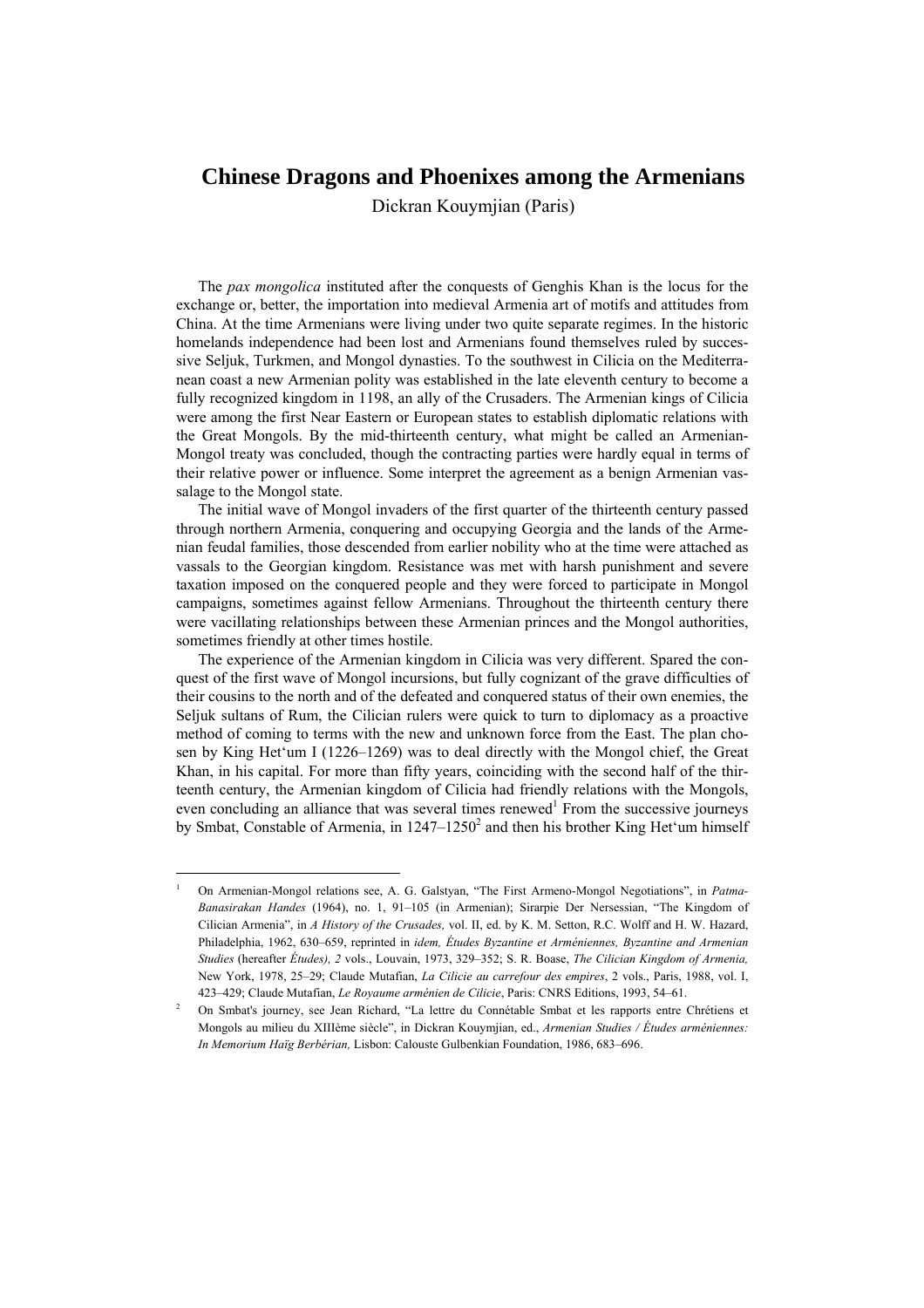in  $1253-1255<sup>3</sup>$  to the death of Ghazan Khan in 1304, Armenian princes and kings travelled to the Great Mongol court in Central Asia or to the various residences of the Ilkhanids, the Mongols of Iran, $4$  especially during the rule of Hülegü (1256–1265), his son Abakha (1265–1282), and his grandson Arghun (1284–1291).

This diplomacy produced an agreement; perhaps it is too much to call it a treaty, but an arrangement whereby the kingdom of Armenia would be an ally of the Mongols. Armenian armies would fight along with the Mongols in the Near East and the Mongols would help the Armenians in their conflicts with surrounding Islamic rulers. The heavy taxes imposed on the Armenians in the north would not be levied on an ally.

In this period, Far Eastern influences, both Chinese and Central Asian, penetrated Armenian culture particularly in the visual arts but also certain aspects of literature, administration, and politics.<sup>5</sup> The channels of these influences are not always clear; some came directly from the Mongol court in Kharakhorum, others by way of the Ilkhanids after they took firm possession of the Near East in the 1250s, some through commerce in Chinese goods, and some, perhaps second hand, through borrowings from Ilkhanid, or Ilkhanidinfluenced, art in Iran.

#### *Artistic Borrowings*

In a series of papers and articles, I have presented and analyzed elements perceived as emanating from Chinese art, which made their appearance in Armenian manuscript illuminations in the second half of the thirteenth century.<sup>6</sup> The context was royal Armenian

<sup>3</sup> On the famous journey of Smbat's brother King Het'um, see Kirakos Ganjakec'i, *Universal History,* critical ed. K. A. Melik'-Ohanjanyan, Erevan, 1961, 364-372, and the translation of this section with commentary, J. A. Boyle, "The Journey of Het'um I, King of Little Armenia, to the Court of the Great Khan Möngke", in *Central Asia Journal,* vol. IX, no. 3 (1964), 175–189. 4

The most convenient treatment of the Ilkhanids is still found in J. A. Boyle, "Dynastic and Political History of the 1l-Khans", in *Cambridge History of Iran*, vol. V*, Seljuk and Mongol Period,* London, 1968, 303–420. Tokomo Masuya, "Ilkanid Court Life", in Linda Komaroff and Stefano Carboni, eds., *The Legacy of Genghis Khan: Courtly Art and Culture in Western Asia, 1256–1353,* New York: Metropolitan Museum of Art and Yale University Press, 2002, 96–97, is indispensable for residences of the Ilkhans. On the residences of the Ilkhans and Armenian contacts, see also, Priscilla P. Soucek, "Armenian and Islamic Manuscript Painting: A Visual Dialogue", in Thomas F. Mathews and Roger S. Wieck, eds., *Treasures in Heaven. Armenian Art, Religion, and Society*, New York, 1998, 115-131.

These areas will not be covered in this essay, though a literary-iconographic exchange around the revival of the Alexander Romance in the Mongol period was engaged in Dickran Kouymjian, "The Intrusion of East Asian Imagery in Thirteenth Century Armenia: Political and Cultural Exchange along the Silk Road", in *The Journey of Maps and Images on the Silk Road,* Philippe Forét and Andreas Kaplony, eds., Leiden: E. J. Brill, 2008, 129–131. 6

Dickran Kouymjian, "Far Eastern Influences in Armenian Miniature Painting in the Mongol Period", Middle East Studies Association, XIth Annual Meeting, New York, 1977, published in *Armenian Post*, New York, 3 parts (December 6, 13, 20, 1977); Dickran Kouymjian, "Chinese Influences on Armenian Miniature Painting in the Mongol Period", in Kouymjian, *Armenian Studies / Études arméniennes: In Memoriam Haïg Berbérian*, 415–468; Dickran Kouymjian, "Chinese Motifs in Thirteenth-Century Armenian Art: The Mongol Connection", in Linda Komaroff, ed., *Beyond the Legacy of Genghis Khan*, Leiden: Brill, 2006, 303–324, 524–526 (pls. 23–25), 590–599 (figs. 58–67); Kouymjian, "The Intrusion of East Asian Imagery", 119–133, pls. 12–19.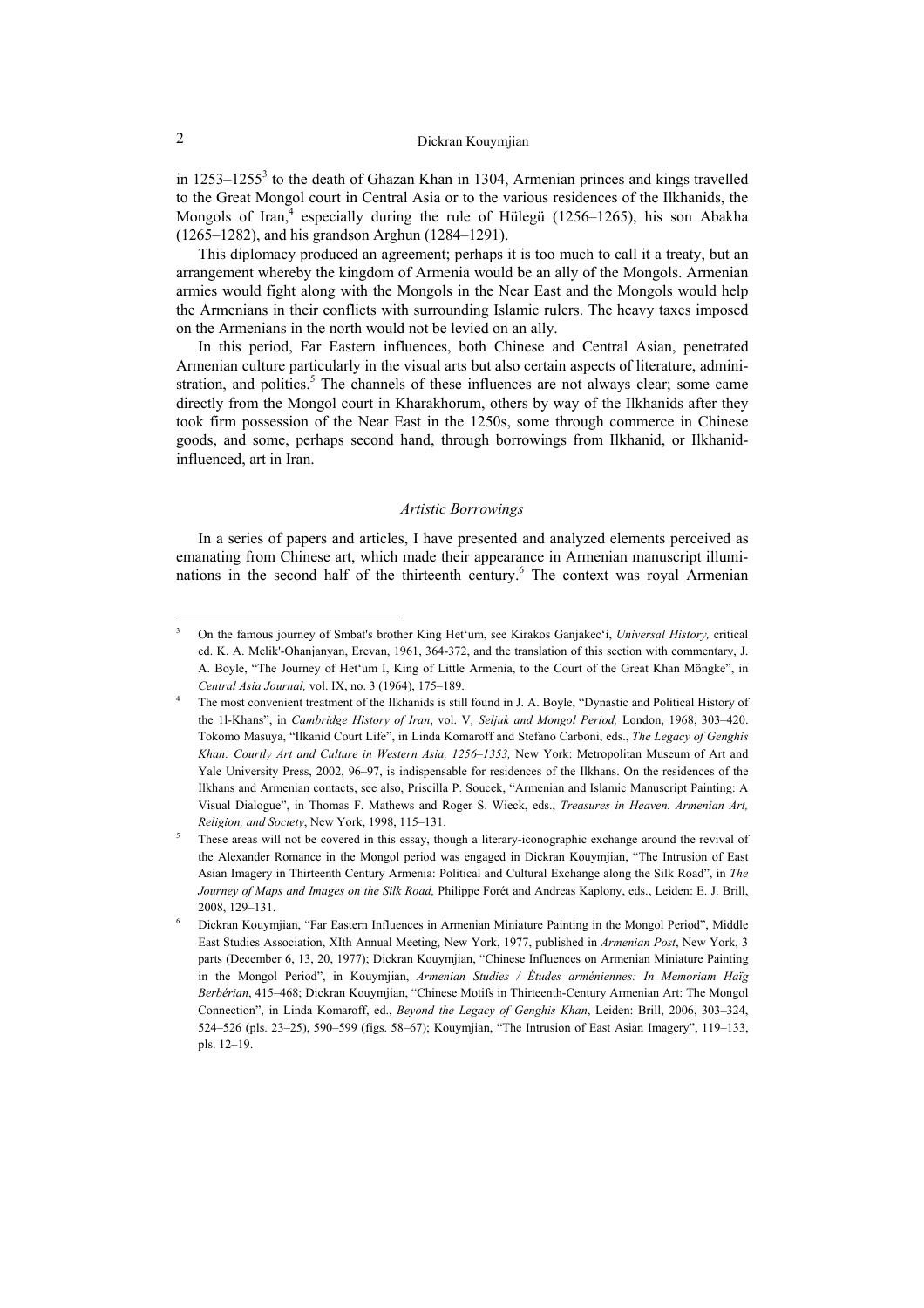patronage in the kingdom of Cilician during years when the small Mediterranean state was in direct alliance with the Mongols.

Three full-page illuminations from two manuscripts serve as a nucleus to show the entry and artistic assimilation of Chinese motifs into Armenian painting in the 1280s:

1) and 2) A profusely illustrated Lectionary commission in 12867 by Prince Het'um, son of the reigning King Levon II (1269–1289) and his successor, with two elaborate headpieces bearing Far Eastern elements and

3) A Gospel of 1289, commission by Archbishop John (Yovhannēs), brother of King Het'um I, showing him in full liturgical garb in a scene of consecration.<sup>8</sup> Among the exotic animals shown on these three pages there are three dragons, three phoenixes, and four lions, all resembling their Chinese counterparts. A gradually more aggressive, or, perhaps better, a more minute, inspection of these and other manuscripts reveals an even larger repertory of motifs<sup>9</sup> and even a broader stylistic adoption of Chinese painting techniques passing to Armenia through the Mongol connection, as it was to do at the same time, but independently, to Islamic Iran.<sup>10</sup>

### *The Lectionary of Prince Het'um*

The manuscript of 1286 contains an organically integrated group of ancient Chinese mythical creatures.<sup>11</sup> Though neither the name of the scribe nor artist of the Lectionary is preserved, we know Prince Het'um (later king 1289–1301) commissioned the manuscript. The first relevant chapter heading, announcing the lection for April 7, the Annunciation.<sup>12</sup>

<sup>7</sup> Erevan, Matenadaran, Repository of Ancient Manuscripts (henceforth M), M979, fols. 293 and 334, as is visible on the folios, though they are listed as fols. 295 and 335 in Sirarpie Der Nersessian (with Sylvia Agemian), *Miniature Painting in the Armenian Kingdom of Cilicia from the Twelfth to the Fourteenth Cen*tury, 2 vols., Washington, D.C.: Dumbarton Oaks, 1993, figs. 516-517 (in colour).

Erevan, M179, fol. 141v.

<sup>9</sup>

<sup>&</sup>lt;sup>9</sup> Partially enumerated and discussed in Kouymjian, "Chinese Motifs", 318–319.<br><sup>10</sup> The stylistic traits were carefully discussed in Kouymjian, "Chinese Elements", 461–468.<br><sup>11</sup> Erevan, M979; it has now been fully publis provided a list of some 130 marginal miniatures in Appendix II of her *Miniature Painting in the Armenian Kingdom of Cilicia*, 165–167 and reproduced many of the full-page illuminations in the same book. The Lectionary was first discussed by Garegin Yovsep'ean in *Anahid* (1911). Earlier studies of the manuscript include: Levon Azaryan, *Kilikyan manrankch'utyune, XII–XIII dd.* (Cilician Miniature Painting, XII<sup>th</sup>–XIII<sup>th</sup> Centuries), Erevan, 1964; Lydia Dournovo, *Hin haykakan manrankarch'ut'yun* (Ancient Armenian Miniature Paintings), album in Russian and Armenian with colour plates, Erevan, 1952; *idem*, Armenian Miniatures, a reduced album with colour plates in English and French versions, Paris and New York, 1961; L. Dournovo and R. G. Drampyan, *Haykakan manrankach'ut'yun* (Miniatures Arméniennes), Erevan, 1967 and 1969, text in Armenian, French and Russian, an expanded version of the other albums; Bezalel Narkiss, ed., in collaboration with Michael Stone, *Armenian Art Treasures of Jerusalem*, New Rochelle, N.Y., 1979, *passim*; Tania Velmans, "Maniérisme et innovations stylistiques dans la miniature cilicienne à la fin du 13e siècle", in *Revue des études arméniennes*, n.s. 14 (1980), 415–433; Irina Drampian, *Lectionary of King Hetum II* (Armenian illustrated codex of 1286 A.D.), Erevan, 2004, trilingual text, Armenian, Russian, English, lists all illuminations and offers thumbnail reproductions of them all as well as colour plates of the most important; and Ionna Rapti, "Image et liturgie à la cour de Cilicie : Le Lectionnaire du Prince Het'um (Matenadaran ms 979)", in *Monuments et mémoires de la Fondation Eugène Piot*, 87 (2008), 105–142.<br><sup>12</sup> Erevan, M979, fol. 293, lection for 7 April, the Annunciation to the Virgin; Kouymjian, "Chinese Elements",

<sup>421–425,</sup> figs. 2a–2e (details); colour reproduction in Der Nersessian, *Miniature Painting in the Armenian*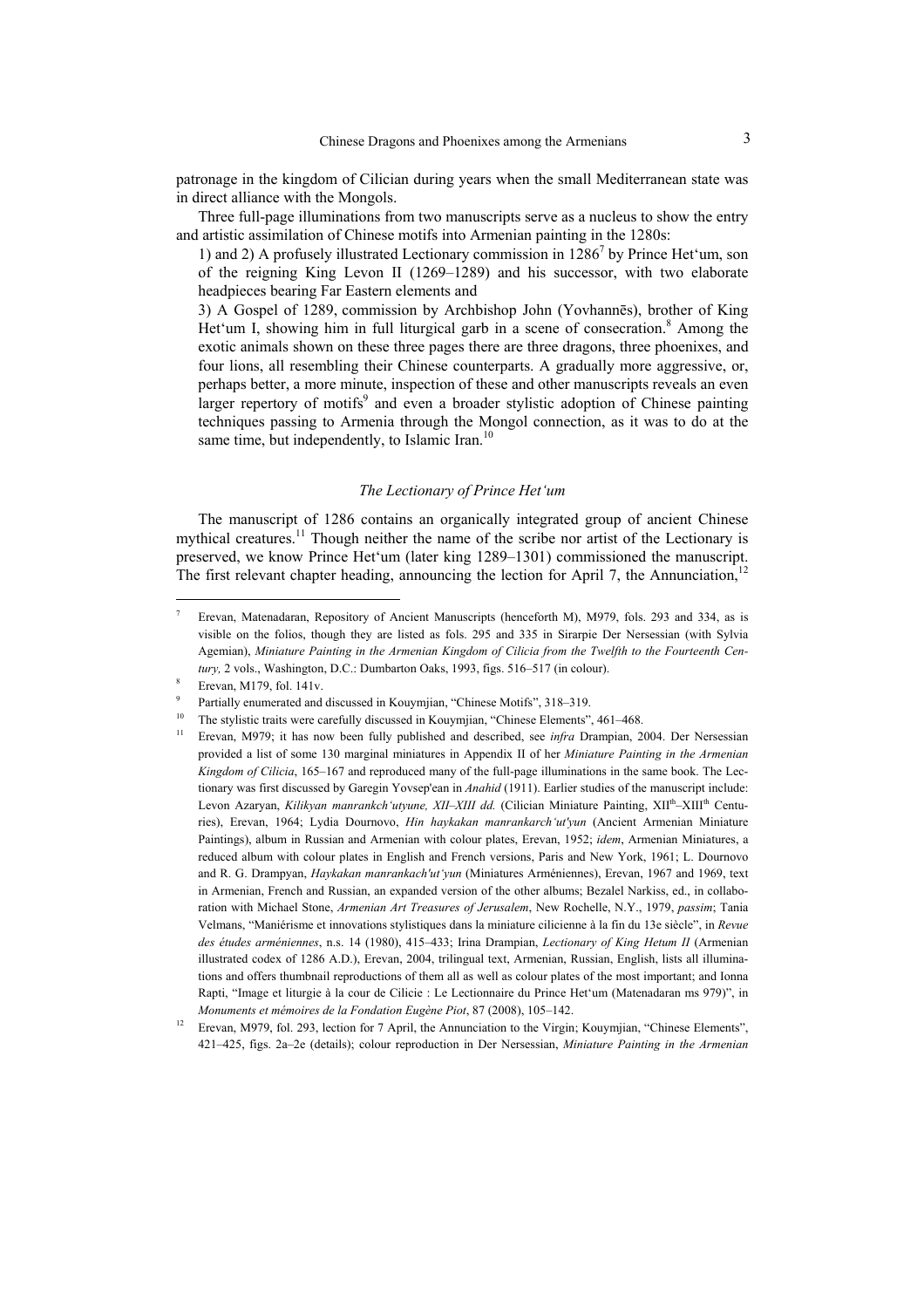(fig. 1) displays a wide, richly decorated band tapering toward a central round frame decorated with a symmetrical scroll of *fleur-de-lys* in which is a beardless bust of the youthful Christ Emmanuel against a plain gold background, a common feature of twelfth and thirteenth century Cilician Armenian manuscripts.<sup>13</sup>

On each side of Christ are grey-brown, Chinese inspired lions in an upright position prancing toward the central circle but with their heads turned forward and with eyes slightly askance toward Christ. Each animal's mouth and nose is highly stylized forming a trilobed leaf motif. From the top of their heads, sharp, flame-like, tufts of hair point upward. Their tails are knotted in the Chinese manner.<sup>14</sup> Lions were introduced into Chinese art along with Buddhism. Buddha was considered a lion among men. These felines are seen as symbols of power and protectors of temples or the images around which they are placed. Just below the frame is another pair of similar animals, bright blue in colour, crouching on all fours. They display the same tightly curled hair, bushy tails and ears, but somewhat different faces. A late Tang or Liao Dynasty (907–1125) upright gilt bronze lion has a face and pug nose like these animals,  $^{15}$  and a Sung Dynasty (960–1279) ceramic with a seated lion scratching its left ear has similar curls and a trilobed nose.<sup>16</sup> The Chinese lions protect Christ from menacing dragons of a non-Far Eastern type found at the extremities of the headpiece. There are also other items clearly inspired by Chinese art – various birds and a Buddhist Wheel of the Law for instance; these have been described and discussed in earlier articles.<sup>17</sup>

The second chapter heading (fig. 2), the lection for the feast of the Transfiguration, (Vardavar in Armenian), is less well known.<sup>18</sup> Its formal arrangement is similar to the other, again with a complex, vertical decoration along the entire right margin. The centre of the headpiece is an empty trilobed arch, whose flanking spandrels are each filled with a confronted dragon and phoenix motif. From the viewer's position the dragons are given preference: their blue heads with white highlights are shown with open mouths, noses turned up,

*Kingdom of Cilicia*, fig. 516. Earlier literature and reproductions: Arménag Sakissian, "Thèmes et motifs d'enluminure et de décoration arméniennes et musulmanes", in *Ars Islamica*, vol. V1 (1939), 66–87, reprinted in *idem*, *Pages d'art arménien,* Paris, 1940, 59–86, fig. 38, references in this article is to *Pages*; Dournovo, *Armenian Miniatures*, 126–127; Dournovo / Drampyan, pl. 43; Azaryan, *Cilician Miniature Painting*, fig. 134; Der Nersessian, "Miniatures ciliciennes", in *L'Oeil*, no. 179 (November, 1969), 2–9, 110, fig. 22, reprinted in *idem*, *Études*, 509–515, fig. 261; John Beckwith, *Early Christian and Byzantine Art*, Harmondsworth, 1970, 139, pl. 259; Der Nersessian, *Armenian Art*, 155, fig. 116.<br><sup>13</sup> The earliest Cilician manuscript with Christ Emmanuel (in the headpiece of the incipit of St. Matthew) is from

a Cilician Gospel book of 1166 copied by the scribe Kozma at Hromkla, Erevan, M7347, fol. 13; Der Nersessian, *Miniature Painting in the Armenian Kingdom of Cilicia*, 3–4, fig. 9, others are discussed by her, see the index, 197. 14 Discussion of the knotted tail in Masuya, "Ilkhanid Courtly Life", Komaroff and Carboni, *The Legacy of* 

*Genghis Khan*, 97 and Yolanda Crowe, "Late Thirteenth Century Persian Tileworks and Chinese Textiles", in *Bulletin of the Asia Institute*, n.s., vol. 5 (1991), 157.<br><sup>15</sup> London, Victoria and Albert Museum, *Mount Trust Collection of Chinese Art*, London, 1970, 40, no. 42;

Kouymjian, "Chinese Elements", 434–5, fig. 4.<br>
Mario Pradan, *La poterie T'ang*, Paris, 1960, pl. 15; Kouymjian, "Chinese Elements", 434, fig. 5.<br>
Kouymjian, "Chinese Elements", 432–443; Kouymjian, "Chinese Motifs", 311–31

tions in Dournovo, *Ancient Armenian Miniature Paintings*, Erevan, 1952, pl. 35; Emma Korkhmazian, Irina Drampian, Hravard Hakopian, *Armenian Miniatures of the 13th and 14th centuries*, Leningrad, 1984, fig. 119; Der Nersessian, *Miniature Painting in the Armenian Kingdom of Cilicia*, fig. 517; see also Azaryan, *Cilician Miniature Painting*, fig. 134.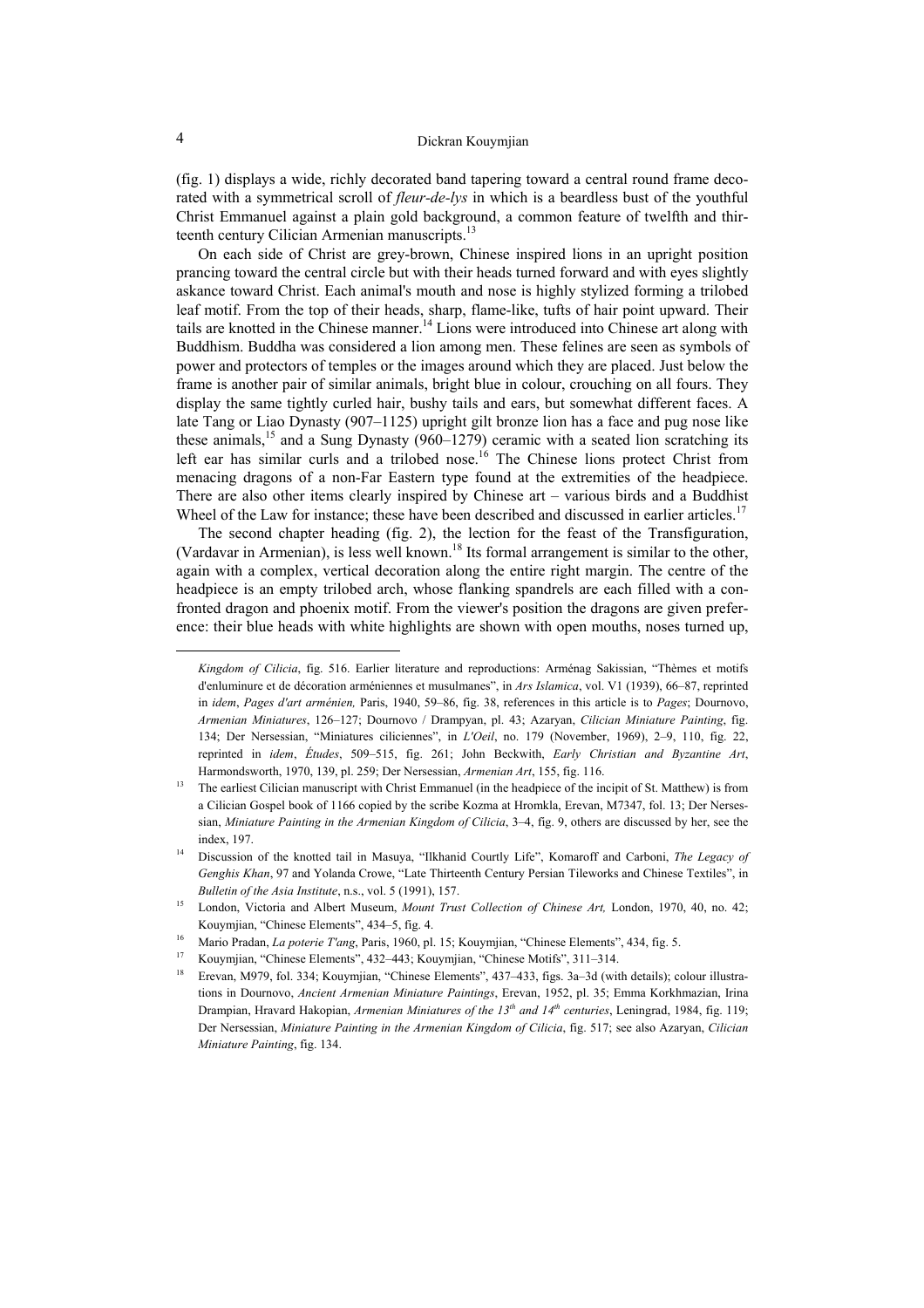both eyes visible and directed frontally. They have paws of four claws spread out like pinwheels. Confronting the dragons are phoenixes with brown bodies and heads and blue wings, the tips of which end in soft, pink, flared feathers. The birds are rendered vertically by the requirements of the composition with their heads in profile, beaks open, pointed directly into the dragons' mouths. Their bodies, however, are spread out in aerial view. The characteristic tails with long flowing flyers are reduced to short deep pink tufts (seen at the bottom of the spandrels) probably due to the exigencies of space, though there is a form of Chinese phoenix with a short tail but no long streamers.<sup>19</sup> Traditionally, historians of Chinese art maintain that the dragon and phoenix in combat or opposition does not occur in art until the Ming Dynasty (1368–1644). There is even the suggestion that they do not appear together on the same object until then. Thus, this late thirteenth century Armenian example, in which the animals are clearly confronted, is enigmatic. The meaning and interpretation of the dragon-phoenix pair within an aristocratic Christian manuscript will be considered in detail below.

In the centre of the headpiece above the arch is a single Chinese phoenix placed in almost an heraldic manner (fig. 2). Its colouring is the same as the others. It is positioned almost identically to phoenixes (fig. 4) described as "soaring" on two thirteenth-century Jin Dynasty  $(1115-1234)$  silks in the Cleveland Museum.<sup>20</sup> The head of the Armenian example is turned like those on the silks and the streaming tails are also turned, though one is hidden under its body. They are arranged symmetrically and are very long, winding down and then looping upward above the phoenix's spread wings. The whole bird is visible, revealing fine, soft, fury tufts of feathers and, on both sides at the back of the wings, additional pointed feathers reminiscent of the pointed flames on the lion manes of the earlier headpiece. The entire form is rendered extremely gracefully with well-understood proportions. The rest of the decoration is similar to the other headpiece with East Asian elements such as rosettes that represent the Buddhist Wheel of Law and a pair of deer. However, the vast majority of decorative elements in the decorative vertical band to the right and elsewhere in the Lectionary (over 300 illuminations of various size) are *not* inspired by Chinese art and are not of concern to this study.

#### *Gospel of Archbishop John*

The third miniature bearing a Chinese motif, in a Gospel manuscript executed for Archbishop John in 1289, has as its last miniature a donor portrait depicting the aged cleric

<sup>&</sup>lt;sup>19</sup> Best illustrated in the large (143 x 135 cm) Yüan canopy with two phoenixes in the Metropolitan Museum of Art (1988.82), James C. Y. Watt and Anne E. Wardwell, *When Silk Was Gold: Central Asian and Chinese Textiles,* New York: Metropolitan Museum of Art, 1997, no. 60, 196–199; Komaroff and Carboni, *The Legacy of Genghis Khan*, no. 184, 179, fig. 210, the phoenix on top, see also fig. 82, 196, in Watt and Wardwell, showing a Yüan relief carving with two phoenixes; the one lacking streamers is above. Jessica Rawson, *Chinese Ornament: The Lotus and the Dragon,* New York, 1984, 100, suggests that the difference in tail feathers

has to do with the gender of the bird.<br>Cleveland Museum of Art, John L. Severance Fund (1994.292), tabby, brocade, gold thread on a blue green ground with rows of phoenixes facing right and left, Watt and Wardwell, *When Silk Was Gold*, no. 31, 118– 119; Komaroff and Carboni, *The Legacy of Genghis Khan*, no. 180, 197, fig. 207. Cleveland Museum of Art, Gift of the Art Textile Alliance (1994.27), tabby, brocade, Watt and Wardwell, no. 32, 120–121.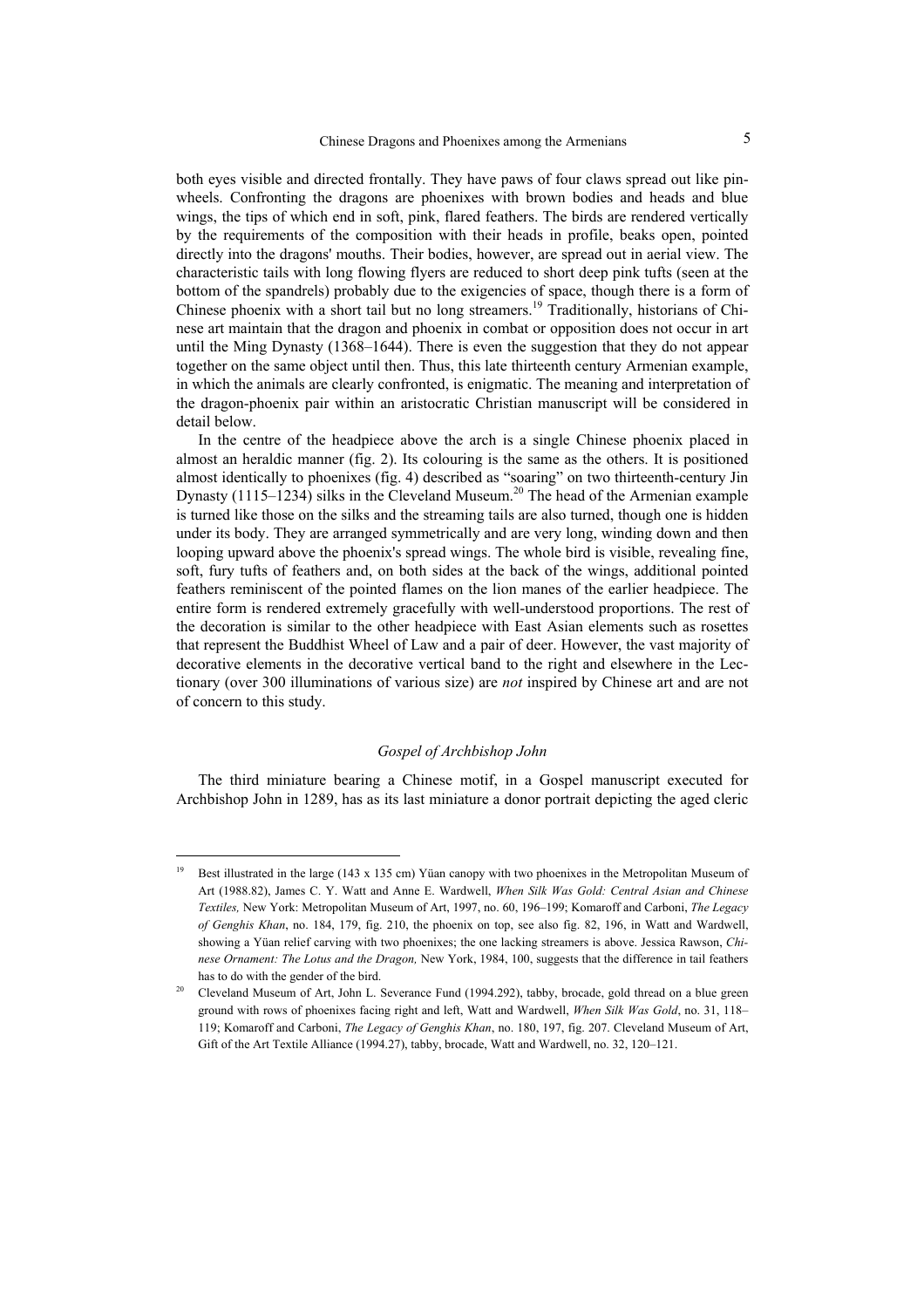performing an ordination (fig. 3).<sup>21</sup> On the archbishop's tunic or alb, a liturgical garment worn under the chasuble, there is an isolated motif of a Chinese dragon woven in gold with red outlines. The head of the dragon is raised vertically in profile while the neck, body, and tail wind upward. The visible feet have each three claws.<sup>22</sup> In front of its open mouth is a leaf-like object, perhaps intended to be a flaming pearl. Perforce the silk was acquired before 1289, also the date of Bishop John's death.<sup>23</sup> The textile in the miniature is a piece of Chinese silk used as an under garment,<sup>24</sup> but it is hard to say if the entire tunic was made of Chinese silk or if the dragon was just a piece sewn on its front. The dragon's resemblance to authentic Chinese silks is striking as is evident from two pieces: a splendid red silk of the Jin Dynasty (1115–1234) in the Metropolitan Museum of Art with rows of coiled golden dragons with five claws facing in different directions,<sup>25</sup> and a smaller fragment in the Cleveland Museum of Art dated to the contemporary Mongol Yüan Dynasty (1279–1368)

 $\overline{a}$ 

<sup>&</sup>lt;sup>21</sup> Erevan, M197, fol. 141v, not executed at the monastery of Akner as believed by some authorities; see Der Nersessian, *Miniature Painting in the Armenian Kingdom of Cilicia*, 96–97; Kouymjian, "Chinese Elements", 418–419, figs. 1a–1b (detail of dragon); colour reproductions in Mutafian, *Le Royaume arménien de Cilicie*, 55; Der Nersessian, ibid., fig. 645.<br><sup>22</sup> When I first studied this miniature, I thought I saw four claws, but today what I thought was a fourth claw,

especially on the right front leg may be a leaf. The hind legs or feet show three claws. As brother of King Het'um, the number three would place him in the proper subordinate rank of a prince, on which question see

below.<br><sup>23</sup> John wears a chasuble decorated with four-pointed stars in gold (intended as stylized crosses with arms of equal length?) on a red ground. The shape is similar to "cross" tiles, as they are called, from Takht-i Sulaymān, Komaroff and Carboni, *The Legacy of Genghis Khan*, 175, fig. 204, 237, fig. 278; Kouymjian "Chinese Elements", 448, fig. 14, after a reconstruction of eight pointed dragon and phoenix tiles with cross tiles proposed by Elizabeth and Rudolf Naumann, "Ein Kösk in Summerpalast des Abaqa Khan auf dem Tacht-i Sulaiman und seine Dekoration", in *Forschungen für Kunst asians. In Memorium Kurt Erdmann*, Istanbul, 1969, fig. 11; Komaroff and Carboni, *The Legacy of Genghis Khan*, 176, fig. 205. Might this suggest that the chasuble was woven in Ilkhanid Iran? 24 S. Der Nersessian, *L'Art arménien*, Paris, 1977; English edition *Armenian Art*, London, 1978, 160, "An exam-

ple of […] imported silk clothes exists in the portrait of Archbishop John […] adorned with a Chinese dragon […] sewn onto the bottom of his cope"; colour illustrations in Mutafian, *Le Royaume Arménien de Cilicie*, 55; Der Nersessian, *Miniature Painting in the Armenian Kingdom of Cilicia,* fig. 645. Der Nersessian has spoken of this fabric more than once, "Deux exemples arméniens de la Vierge de Miséricorde", in *Revue des études arméniennes*, n.s., vol. 7 (1970), 187–202, reprinted in *idem*, *Études Byzantines et Arméniennes*, 595, "Jean, i.e. Bishop John] semble avoir eu une predilection pour les beaux tissue car dans son portrait de l'an 1287 [sic] il porte, sous la chasuble, une tunique de soi chinoise ornée de motif caractéristique du dragon"; *Miniature Painting in the Armenian Kingdom of Cilicia*, 158, "The material of Archbishop John's alb […] came from an entirely different region. A gold dragon, standing upright with gaping jaws, is woven on white ground; the gold has flaked from the greater part of the foliate ornament around the dragon. […] I believe that we do not have an imitation of Chinese ornament, but an actual textile like the Italian material of the chasuble [in the miniature of 1274] […] Chinese silk might have been brought by one of John's brothers […] both of whom had visited the Mongol court, or it may have been an imported silk that Bishop John could have used as his

alb." 25 New York, MMA, 1989–205, 74.5x33.2 cm; first published in Watt and Wardwell, *When Silk Was Gold*, no. 30, 116–7; Komaroff and Carboni, *The Legacy of Genghis Khan*, cat. 181, 174, fig. 202.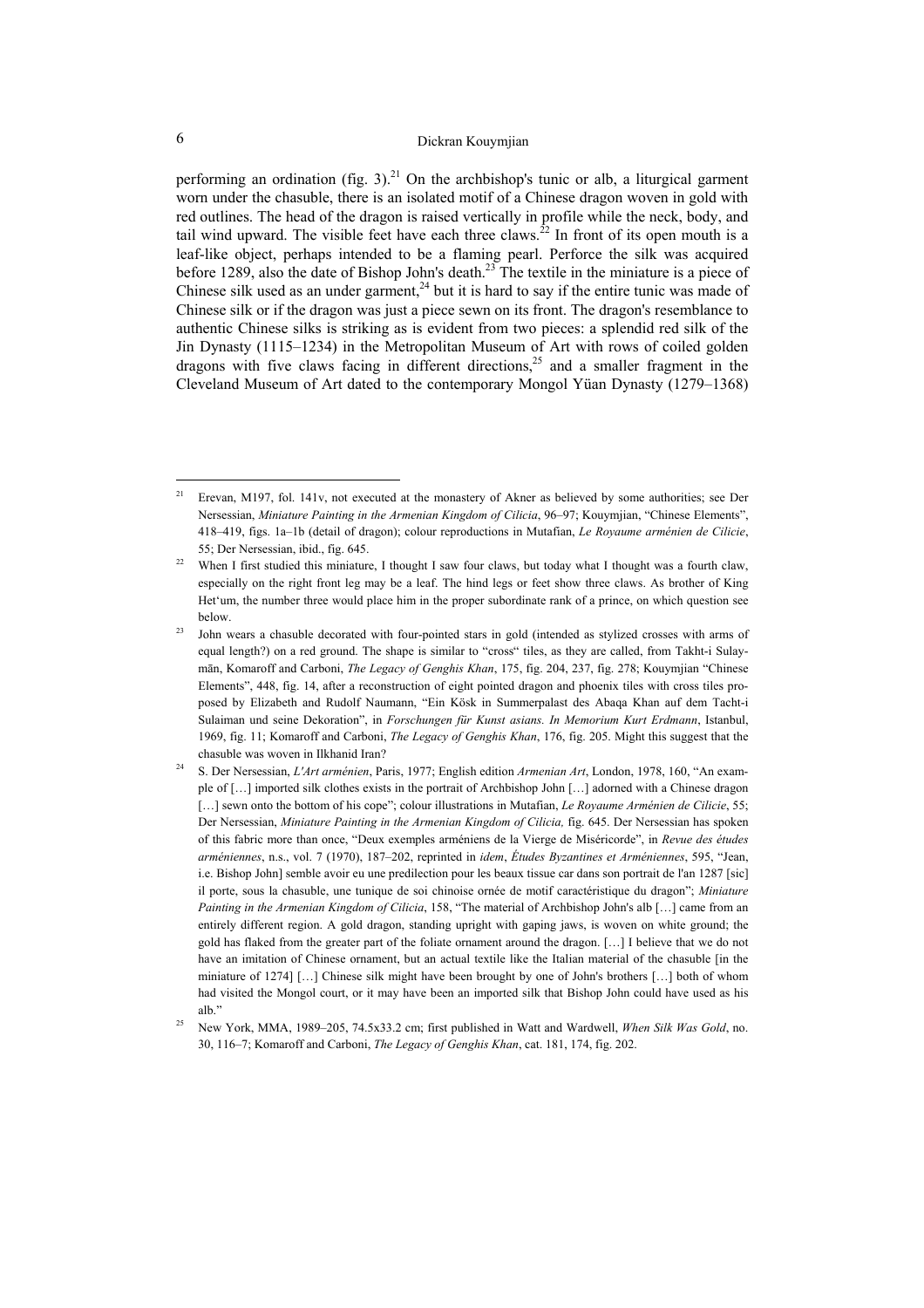depicting rows of golden dragons in a nearly identical coiled position with three claws within roundels.<sup>26</sup>

John, as the brother of King Het'um I and Smbat the Constable, both of whom had been received by the Mongol Khans at Kharakhorum, may have acquired this Chinese silk as a gift from one of them. Yet, in three earlier portraits in manuscripts also commissioned by him, he is wearing different robes without any clear traces of Far Eastern design.<sup>27</sup>

Thus, we see on these three folios from two Armenian manuscripts copied for the royal family three years apart, a group of figures which seem to be copied with almost no modification from Chinese models. In addition to the guardian lions they include the dragonphoenix motif, the heraldic phoenix, and the single dragon on Archbishop John's garment. In the latter case, we are confronted by a faithfully copied piece of Chinese gold woven silk,<sup>28</sup> while the single phoenix in the second headpiece is rendered in such a way that it too must have been copied from Jin or Yüan silks. The dragon-phoenix motif is well known from Chinese textiles,<sup>29</sup> including honorary robes, ceramics, bronze mirrors, and later Ming lacquers.

#### *The Armenian Miniatures and the Tiles of Takht-i Sulaymān*

Despite the difference in medium, the painted Armenian dragons and phoenixes resemble those on the tiles (fig. 5) from the Ilkhanid summer palace at Takht-i Sulaymān.<sup>30</sup> Their

<sup>&</sup>lt;sup>26</sup> Cleveland Museum of Art (Edward I. Whittemore Fund, 1995–73), 20 cm square, with alternating rows of roundels with phoenixes (only partially visible on the fragment) and dragons; Watt and Wardwell, *When Silk*  Was Gold, no. 42, 153; Komaroff and Carboni, *The Legacy of Genghis Khan*, cat. 183, fig. 206, 176.<br><sup>27</sup> Each of these are discussed in detail in Kouymjian, "Chinese Motifs", 310–311.<br><sup>28</sup> It is less likely a fabric produc

textile industry and contemporary miniatures display the rich apparel worn by Armenian aristocracy, no doubt some imported from east and west. A manuscript of 1268–9, attributed to T'oros Roslin, in the Freer Gallery of Art, Washington, D.C., FGA 32.18, 535, shows Christ wearing such a garment when he appears to the Disciples after the Resurrection, Der Nersessian, *Armenian Manuscripts in the Freer Gallery of Art*, Washington, 1963, fig. 165, colour reproduction in *idem*, *Armenian Art*, 135, fig. 98. There are many other such examples, as in the costumes of Prince Levon and Princess Keran, a manuscript executed in 1262 at Hromkla by T'oros Roslin, Jerusalem, Armenian Patriarchate, J2660, fol. 228, for colour illustration see, [C. F. J. Dowsett], *Catalogue of Twenty-three Important Armenian Illuminated Manuscripts,* London: Sotheby's, 1967, lot no. 1, Der Nersessian, *Miniature Painting in the Armenian Kingdom of Cilicia,* fig. 640; or in another portrait of the same Leo and Keran, now king and queen, and their children being blessed by Christ flanked by the Virgin and John the Baptist in a Gospel of 1272 copied by the scribe Avetis probably in the Cilician capital Sis, Jerusalem, Armenian Patriarchate, J2563, fol. 380; Der Nersessian, *ibid.*, fig. 641,<br><sup>29</sup> A silk lampas fragment from the Yüan Dynasty (1279–1368) acquired in 1995 by the Cleveland Museum of

Art (Edward I. Whittemore Fund, 1995–73), 20 cm square, shows the dragons and phoenixes individually woven in roundels in gold on a dark green-black ground, Watt and Wardwell, *When Silk Was Gold*, no. 42, 153; Komaroff and Carboni, *The Legacy of Genghis Khan*, no. 183, 176–177, fig. 206.<br><sup>30</sup> The closest in feeling are on the large lustre titles, both dragons and phoenixes, but never together on the same

tile, and for the phoenix the eight-pointed star tiles in lajvardina; Komaroff and Carboni, *The Legacy of Genghis Khan*, no. 99, fig. 97 dragon from the Metropolitan Museum of Art, no. 100, fig. 100, phoenix from the Victoria and Albert Museum, no. 84, fig. 101, star tiles from Arthur M. Sackler Gallery, Washington, or the phoenix on a hexagonal tile from Berlin, no. 103, fig. 95. During the exhibition "*The Legacy of Genghis Khan*" (2003) at the Los Angeles County Museum of Art, Linda Komaroff and her staff set up an entire wall of these tiles or their reproductions mixing dragon and phoenix tiles somewhat like the reconstruction on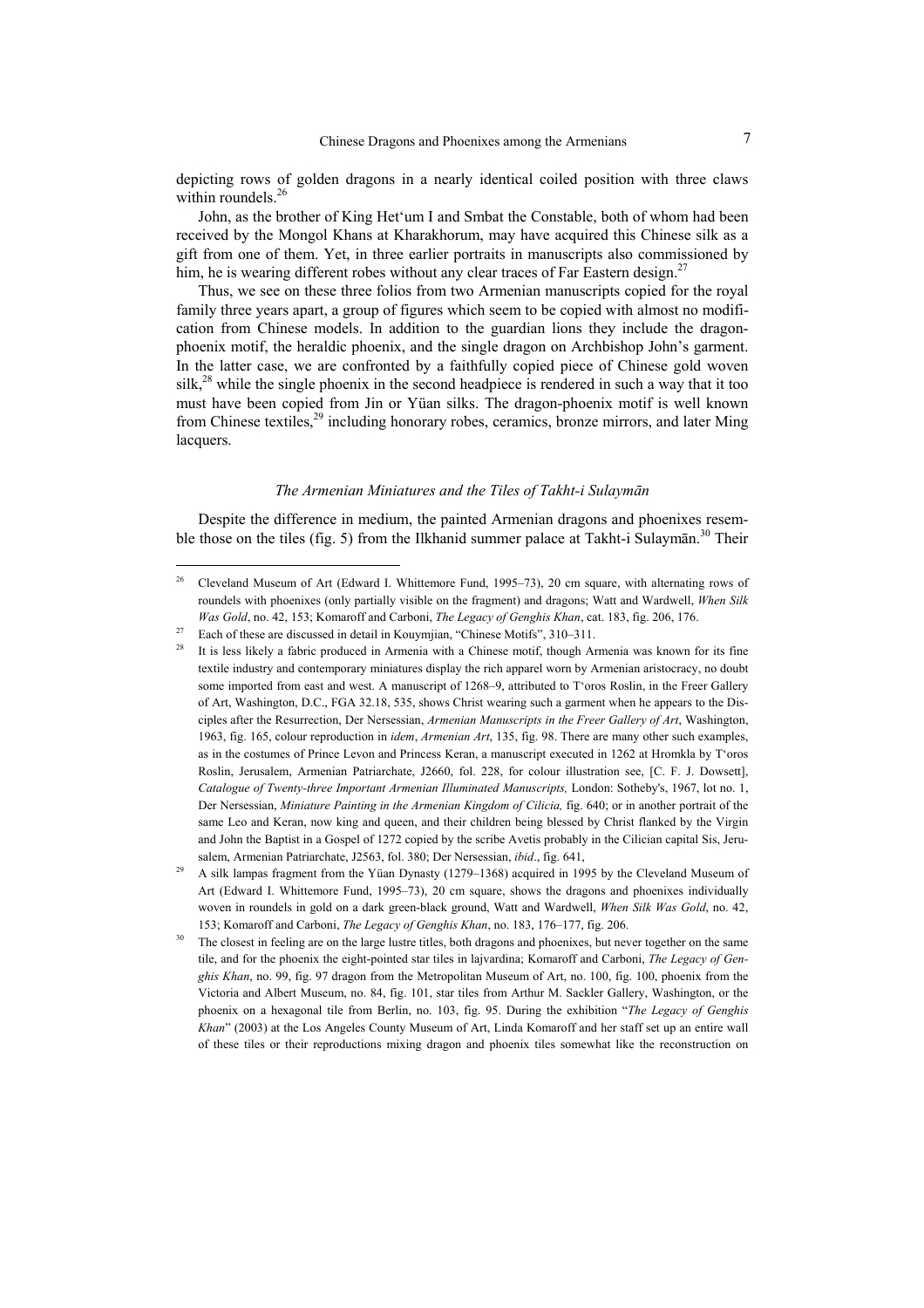source was surely the same: China, either directly or through the Mongol courts in Central Asia. The possibility that East Asian craftsmen actually were in part responsible for the Ilkhanid ceramics has no echo in the Armenian experience.<sup>31</sup> Whether we speak of the 1270s or 1280s or even the 1290s, the only authentic Chinese looking dragons and phoenixes in the art of the Near East before 1300 are the Armenian ones and those on the Takhti Sulaymān tiles, along with the monumental dragon carved at the neighbouring site of Viar, dated, like the tiles, to the reign of Abakha  $(1265-1282)^{32}$  Though individual dragons and phoenixes from Takht-i Sulaymān resemble those in the Armenian miniatures, the phoenix and the dragon are never shown together on a single tile as they are in the Lectionary, but rather are juxtaposed in various geometric arrangements, much like on Chinese silks. These latter goods probably provided the models, $33$  but in the Lectionary the artist seems to have more freely interpreted the design in a way that might anticipate its use a century later in Chinese art of the Ming Dynasty.

The large dragon and phoenix lustre titles are without inscriptions but are associated with a series of inscribed decorative and pictorial tiles in the same monument representing scenes from the *Shāhnāma* with dates from 1271 to 1275 / 1276.<sup>34</sup> Though the Takht-i Sulaymān ceramics are a decade earlier that the Lectionary miniatures, which would allow the possibility that Armenian envoys and members of the royalty could have seen the palace of Abakha during one of the well-documented official visits to the Ilkhanids, it is improbable that Armenians would have been received in the summer palace at Takht-i Sulaymān, a private rather than an official residence. Furthermore, it is hard to imagine how even the most talented artist or patron could have united the separate dragon and phoenix tiles, even if juxtaposed on the same wall, in just the same way as Chinese artists were to do later during the Ming Dynasty without recourse to a model or at a strong understanding of the symbolic meaning of these creatures in Chinese imperial art. Thus, we must conclude that the use of similar artistic features in Cilician Armenia and the Ilkhanid court at virtually the same moment was done quite independently.

These quite remarkable lustre tiles were, we must remember, commissioned by a Mongol ruler for one of his private residences. Abakha was not a Muslim, but maintained his

 $\overline{\phantom{a}}$ 

paper by the Naumanns, Komaroff and Carboni, *The Legacy of Genghis Khan*, fig. 205, and the original archeology photo, fig.92. Cf. for these same or similar phoenix and dragon tiles from Takht-i Sulaymān, Kouymjian, "Chinese Elements", figs. 10–14.<br>31 On the possible use of Chinese craftsmen by the Ilkhans see Morris Rossabi's remarks, "The Mongols and

their Legacy", in Komaroff and Carboni, *The Legacy of Genghis Khan*, 35.<br><sup>32</sup> Marco Brambilla was kind enough to inform me in the early 1980s of this monumental Chinese dragon carved in stone in a single unit with a mihrab near the village of Viar, thirty kilometers south of Sultaniya. He also sent me a fine photograph of the monument. See Giovanni Curatola, "The Viar Dragon", in *Quaderni del Seminario di Iranistica, Ural-Altaistica e Caucasologia dell'Università degli Studi di Venezia,* no. 9 (1982), 71–88; Komaroff and Carboni, *The Legacy of Genghis Khan*, 110, fig. 127. Viar was perhaps the site of a Buddhist Monastery (vihara in Sanskrit), see Sheila Blair, "The Religious Art of the Ilkhanids", in Komaroff

and Carboni, *The Legacy of Genghis Khan*, 110. Illustrated in Kouymjian, "Chinese Motifs", fig. 53<br>Linda Komaroff also favours textiles as the major vehicle of transmission: Komaroff, "The Transmission and

Dissemination of a New Visual Language", in Komaroff and Carboni, *The Legacy of Genghis Khan*, 169–195. Masuya, "Ilkhanid Courtly Life", 96, figs. 111–112, illustrates two of these tiles. The inscriptions were studied by Assadullah Suren Melikian-Chirvani, "Le Shāh-Nāme, la gnosse soufie et le pouvoir mongol", in *Journal asiatique,* 292 (1984), 249–337, and *idem*, "Le Livre des Rois: Miroir du destin. II: Il-Takht-e Soleymān et la symbolique du *Shāh Nāme*", in *Studia Iranica,* 20 (1991), 33–148.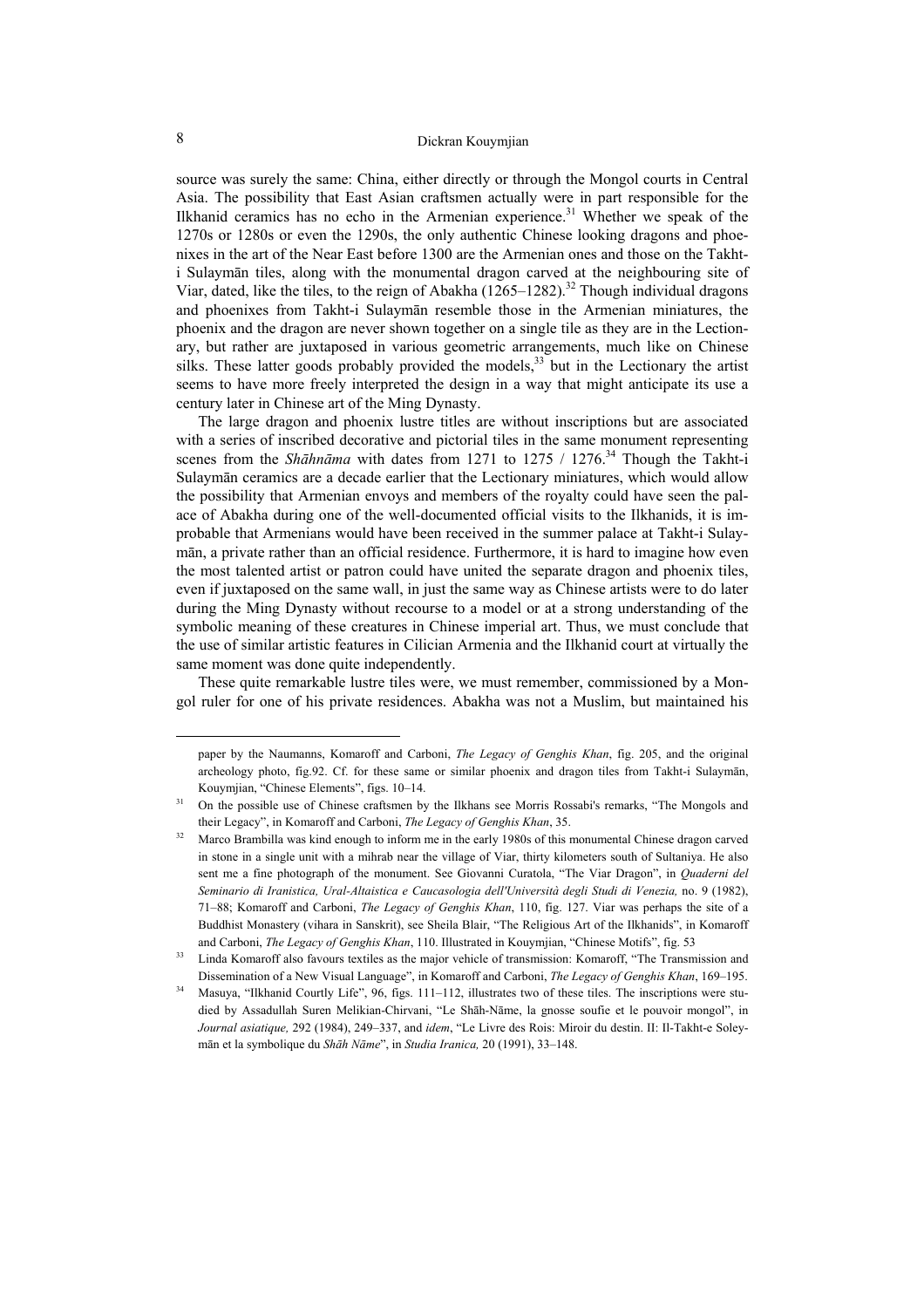loose Mongolian shamanism. As patron of the arts, in the summer palace he insisted on the dragon and phoenix motif cognizant of its association with the Chinese and afterward with Mongol emperors and empresses. He and his consort might thus be represented respectively by the two animals. The resemblance between the tiles of the palace and East Asian examples suggests that the Iranian tile makers obtained their designs from Chinese models. The Ilkhans, like the Great Khans of China, used these motifs in their palaces as symbols of sovereignty; but the presence of only four claws on the dragons at Takht-i Sulaymān may have expressed the Ilkhanid respect for the sovereignty of the Great Khans who claimed for themselves the exclusive use of the five-clawed dragon."35 By depicting the dragons with four claws instead of the imperial five, Abakha was showing clearly that he was the Il-Khan and not the Great Khan, who at the time was his uncle Qubilai. Both animals were symbols of sovereignty in China; often forming a pair, they were used as decorative motifs on imperial belongings. It should be assumed that already by the 1270s and 1280s these Chinese creatures were reserved exclusively for the imperial entourage even though it was only during the Yüan period that the imperial monopoly over these two motifs was formally established through the code of 1314.<sup>36</sup>

### *The Dragon-Phoenix Motif*

In the art of the Ming dynasty the dragon-phoenix motif is very common on all sorts of objects. The mythical creatures are usually presented together, often around a pearl. The scene represents confrontation, if not combat, at least to Western eyes, and the animals look menacing. Since the dragon and phoenix are depicted together in one of the decorated headings of the Lectionary of 1286, and since a round object appears in the spandrel to the right, and, furthermore, since their heads are almost butted together with the dragon's wide open and menacing with the open peak of the phoenix thrust toward and almost into the dragon's mouth, I assumed this was the portrayal of a fight. But colleagues, specialists in Chinese and Central Asia art,  $37$  were troubled by my conjecture or hypothesis on two accounts. In the first place, they pointed out that neither the dragon nor the phoenix was seen as a hostile or menacing creature in China, but just the contrary, they were regarded as good omens.<sup>38</sup> Secondly, they pointed out that though the representation of the dragon and phoenix is extremely ancient in China their appearance together is unknown until the Ming Dynasty. However, they could provide no explanation for their coupling in an Armenian context a full century before the Ming tradition.

Thanks to the curiosity of one of these gentle critics, Lukas Nickel, a first step toward a solution of this riddle was possible. A year after a conference in Zurich during which I

<sup>35</sup> Masuya, "Ilkhanid Courtly Life", 97.

<sup>36</sup> Masuya, "Ilkhanid Courtly Life", 96, quoting Thomas T. Allsen, *Commodity and Exchange in the Mongol Empire: A cultural History of Islamic Textiles*, Cambridge and New York: Cambridge University Press, 1997, 107–108. 37 They include Jean-Paul Desroches, then (1986) conservator of Chinese Art at the Musée Guimet, Paris,

Yolande Crowe, specialist in Islamic and Far Eastern art, Linda Komaroff, curator of Islamic Art at the Los Angeles County Museum of Art, and Lukas Nickel, professor of East Asian art at the London School of Ori-

ental and African Studies. Their remarks can be found on the pages cited in the next footnote.<br><sup>38</sup> See the detailed discussion along with the attributes of each of these animals in the Chinese tradition in Kouymjian, "Chinese Motifs", 320–324 and *idem*, "East Asian Imagery", 126–129.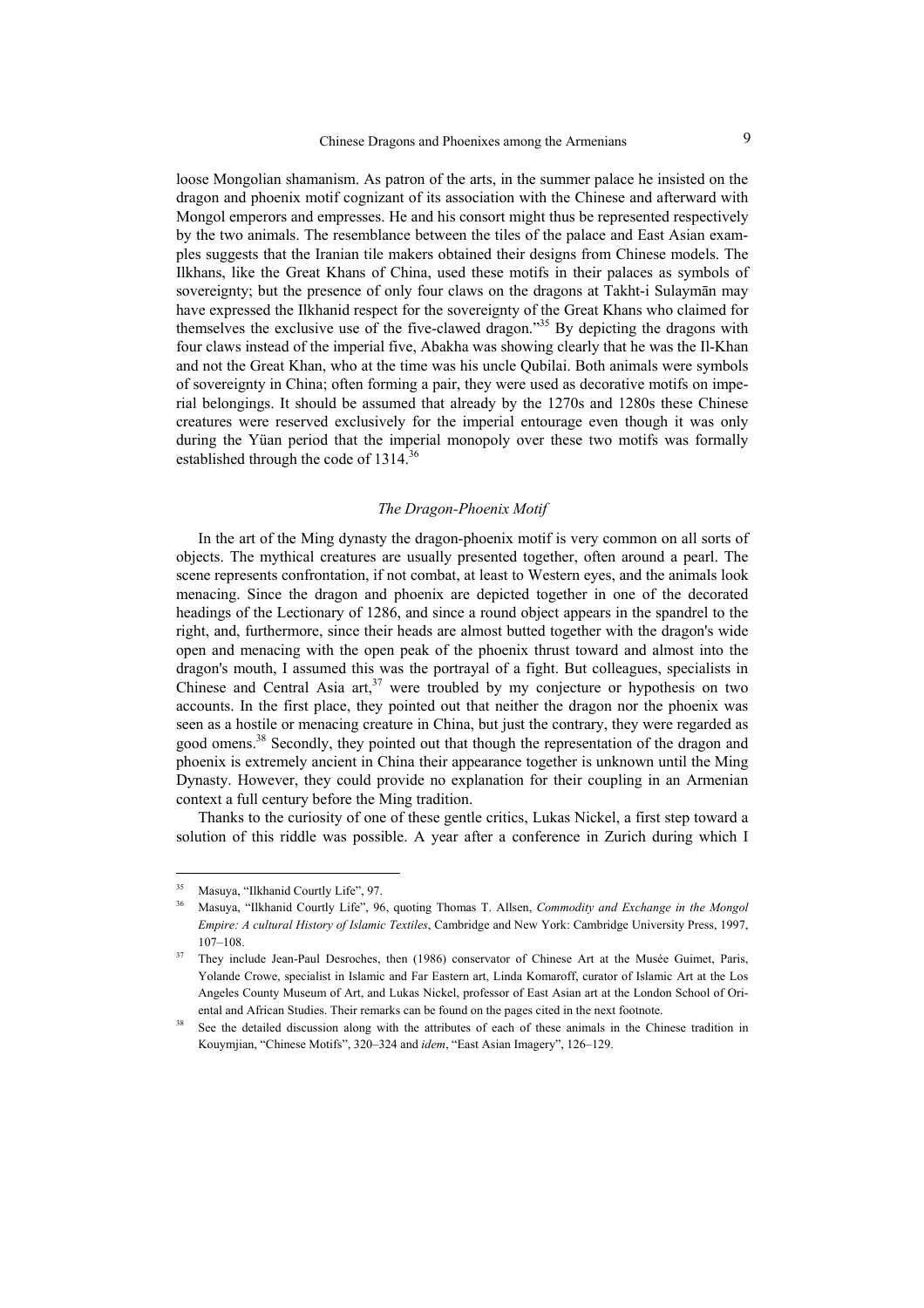spoke of these Chinese motifs and their passage by way of the Silk Route to Armenia, Nickel reported the discovery of a round bronze mirror in a Chinese tomb burial of 1093, which presented a dragon and a phoenix at opposite extremities of the mirror with a round object (a pearl?) in the exact centre of the mirror (fig. 6).<sup>39</sup> Consequently, at least one example of such a dragon-phoenix combination is known dating two centuries before the Armenian specimens and three before the Ming.40 Nickel cautioned that this was in the Liao dynasty and the Liao were not Chinese, thus, Central Asia might be the place where the animals were removed from their isolation and joined on an ordinary rather than an imperial object.

The synthesis of forms at least in the late Ilkhanid and Timurid period, occurred when East Asian motifs similar to those we are discussing were incorporated into Near Eastern art, particularly at the summer palace of Takht-i Sulaymān. Chinese symbols of rulership – the dragon and phoenix tiles – were used together with smaller narrative tiles of Iranian kingship from the *Shāhnāma* (The Book of Kings). In Iran, though the two traditions were separated, they eventually merged very organically after the Ilkhanids converted to Islam in the beginning of the fourteenth century. $41$ 

All of this leads to other questions with respect to the Armenian examples. Why did Armenian artists employed by the royal court make the synthesis of the dragon-phoenix motif a century before its visual demonstration in imperial Chinese art and seemingly even before the neighbouring Mongols of Iran at Takht-i Sulaymān? Before suggesting a possible answer it is important to summarize the symbolic use of dragons and phoenixes in the two Armenian manuscripts of the 1280s. I proposed some years ago during a re-examination of the headpieces that they are symbolic representations of King Levon II and Queen Keran, the parents of Prince Het'um, the patron of the Lectionary manuscript.<sup>42</sup> If my conjecture has merit, Levon and Keran are represented by the dragon-phoenix motif, the anonymous artist fully aware of their use for the emperor and empress in the Sino-Mongol court, and perhaps for the Ilkhanids, if the tiles of the royal foundation at Takht-i Sulaymān are any indication.43 This suggests that in the summer palace the consorts (*khatuns*) lived together with the Khans.<sup>44</sup> Furthermore, the dominant, heraldic phoenix at the top of the headpiece is a direct tribute to Queen Keran, the great lady of the arts. The other headpiece with Christ Emmanuel probably stood for King Levon and his realm, one of peace and justice as symbolized by the Wheel of the Law, a kingdom blessed by Christ and guarded

<sup>39</sup> *Excavation Report of the Liao Dynasty Frescoed Tombs at Xuanhua: Report of Archaeological Excavation from 1974–1993*, vol. 1 (in Chinese with English title), Beijing: Cultural Relics Publishing House (Wenwu

chubanshe), 2001, 49. I again thank Lukas Nickel for this precious information. 40 In the early 1980s when I discussed the dragon-phoenix motif with Jean-Paul Desroches in Paris, he suggested that such a design element could have entered Armenian and the Near East by way of very portable bronze mirrors.<br><sup>41</sup> Discussed by Masuya, "Ilkhanid Court Life", 102–103.

<sup>42</sup> Kouymjian, "Chinese Motifs", 321–322.

<sup>43 &</sup>quot;The inclusion in the design scheme [at Takht-i Sulaymān] of dragons and phoenixes, Chinese symbols of rulership, was […] a deliberate importation of foreign imagery that had special significance for the Ilkhans", Masuya "Ilkhanid Court Life", 102. The relation of these animals to Levon himself is implicit: Levon-Leo-

Lion.<br><sup>44</sup> The tiles with the dragons representing the Ilkhans and the phoenixes their consorts should reinforce the idea that at Takht-i Sulaymān they lived together under the same roof.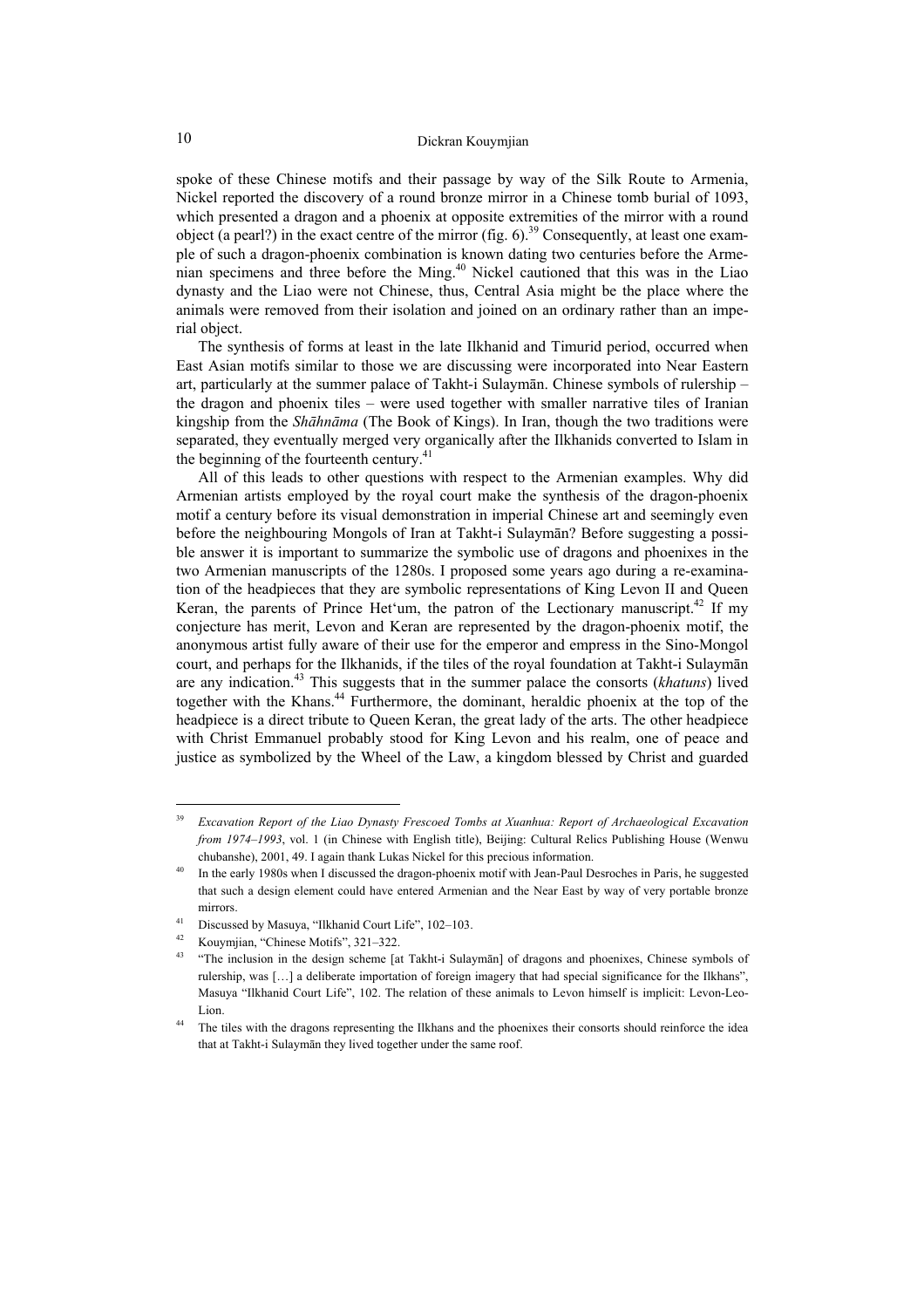by protecting lions.<sup>45</sup> Whether the idea of a separate headpiece for each member of the royal couple is ultimately justified or not, it is clear that the phoenix dominating one headpiece symbolizes a kingdom of harmony and tranquility.

I have remarked from the beginning that these elements were seamlessly integrated into the decorative scheme of both manuscripts with a remarkable mastery of their forms and shapes and, even more, of their symbolic meaning. I do not for a moment believe that the Chinese dragon on the silk garment of Bishop John was painted by the Armenian miniaturist with just three claws by accident or by coincidence any more than that those in the headpiece of the Lectionary had exactly four claws. This was precisely the symbolic distinction between the king and a prince or the Great Khan / Emperor and the Il-Khan, an iconographic mode clearly understood by the Armenian court. The Armenian royalty must have learned all of this from their long residence at the court of the Great Khans in Kharakhorum three decades prior to the paintings of the manuscripts. There was a close relationship between the Armenian kings and the Mongol khans that lasted for half a century, especially with the very active military cooperation in the various wars of the Near East before the Ilkhanid conversion to Islam. This alliance, not always easy to maintain by Armenia the tiny vassal ally to an all powerful and often tyrannical Mongol suzerain, often had the appearance of monarchs dealing with fellow monarchs. This relationship probably explains how it was possible to represent, symbolically, the Armenian king with a four-clawed dragon when Armenia's powerful overlord, the Il-khan Abakha, only allowed himself a dragon with the same number of claws in deference to Qubilai, the Mongol Emperor of China. King Levon II (or his son Het'um) considered himself tributary to the Great Khans (now the Yüan Emperors) through treaties negotiated directly with Güyük and Möngke Khans in Kharakhorum by his uncle Smbat and his father King Levon I, the great uncle and grandfather of the patron of the Lectionary, Het'um II.

How did these motifs make their way into Armenia? I have discussed this matter more than once, suggesting the most natural channel was through the exchange of royal gifts between Armenian and Mongol royalty or through commerce. The most transportable of presents would have been Chinese or Central Asia silks,<sup>46</sup> standard presents of honour. The silk textile with the dragon would reinforce this idea. Bishop John could have received it from his brother the king or his other brother, Smbat the Constable. The latter actually married a Mongol princess, Bxataxvor, a descendent of Genghis Khan; they had a son named Vasil the Tatar.<sup>47</sup> It is perfectly reasonable to imagine that in her dowry, the princess had silks, which may have served as models for some of the motifs. There are a considerable number of silks from China and Central Asia with dragons, phoenixes, and sometimes dragons and phoenixes juxtaposed in alternating bands (fig.  $4$ ).<sup>48</sup> One might also cite a tent hanging of the late thirteenth or early fourteenth century, probably from Central Asia, with

<sup>&</sup>lt;sup>45</sup> The guardian lions under Christ Emmanuel represent symbolically the king (Levon, Leo, Leon, Lion), already the royal emblem used on the coins of the dynasty for generations; numerous examples in Paul Z. Bedoukian, *Coinage of Cilician Armenia*, Numismatic Notes and Monographs, no. 147, New York: American Numismatic Society, 1962, passim.<br><sup>46</sup> See note 33 above.

<sup>&</sup>lt;sup>47</sup> Richard, "La lettre de Connétable Smbat", 696, note 59.<br><sup>48</sup> See Kouymjian, "Chinese Motifs", for examples and a discussion.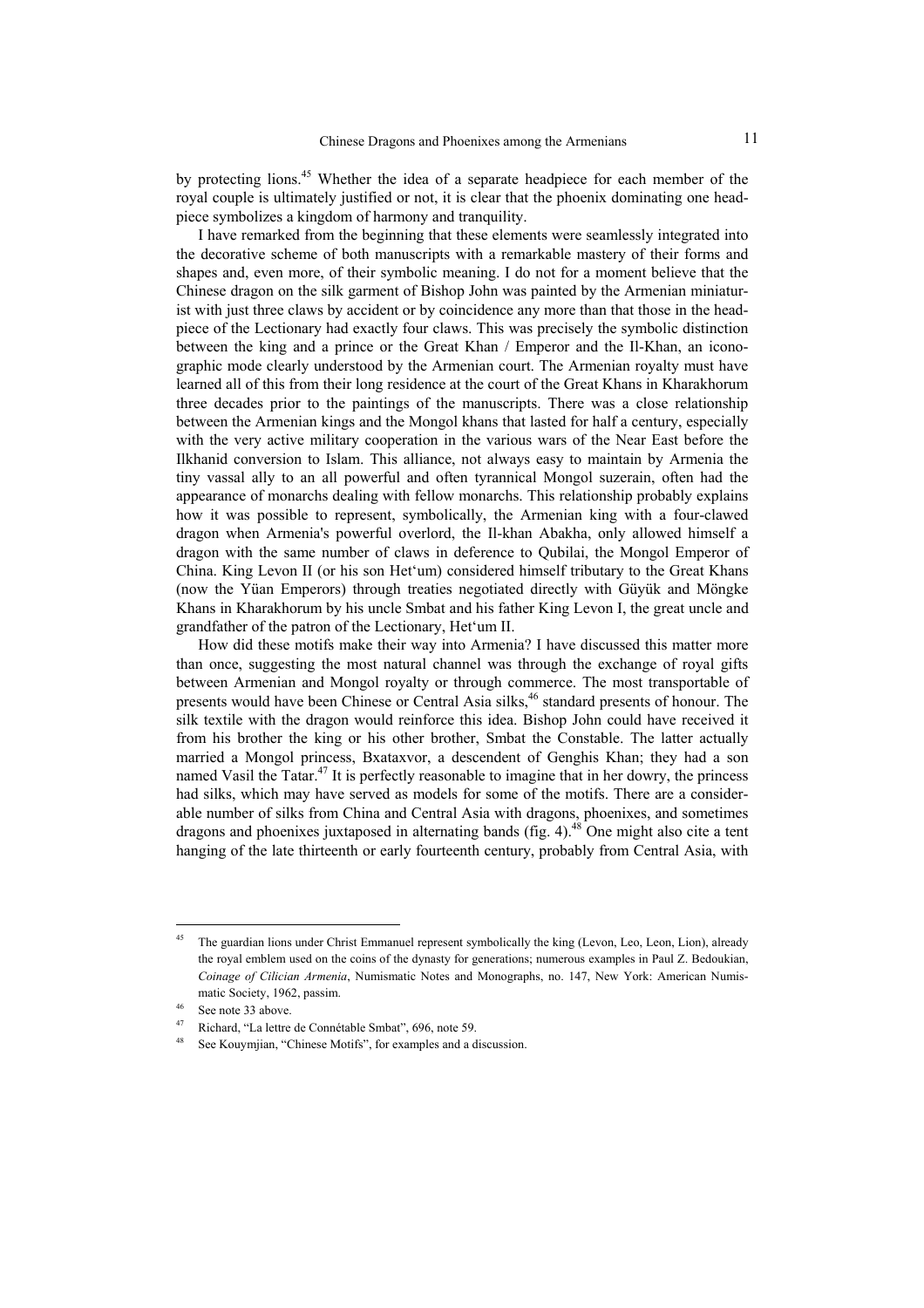large and small roundels, the latter with dragons in exactly the same configuration as that on Bishop John's garment.<sup>49</sup>

Though this article has concentrated on the dragon-phoenix motif, other East Asian elements found in these and other manuscripts have been mentioned in passing and still others from the Chinese artistic repertory – *kilin* (mythical, composite quadrupeds) and *jeiran* (deer usually shown recumbent) both with positive connotations of princely authority – have been discussed previously.<sup>50</sup> The much earlier stylistic innovations in landscape rendering found in various manuscripts of the second half of the thirteenth century from Cilician Armenian scriptoria that show a close affinity to landscape treatment and perspective in Chinese art have also been discussed.<sup>51</sup> The depiction of Mongols with Central Asian facial features and Mongol costumes and headdresses in thirteenth and early fourteenth century manuscripts has also been very summarily reviewed, but a thorough inventory of these elements still needs to be established. $52$ 

#### *Conclusion*

Contemporary Armenian historians have been considered among the most valuable sources on the Mongols. Of the half dozen most important, both Vardan Arevelc'i and Kirakos of Ganja  $(1200-1271)^{53}$  were close to the Armenian court and lived through the early years of the Armenian-Mongol alliance. The authenticity of their accounts is further supported by the elegant and intelligent incorporation of Chinese artistic practices, particularly, but not limited to, the dragon-phoenix motif transmitted to Armenian aristocracy by the Mongols. This contact and transmission was direct from Central Asian and Far Eastern sources and not by way of Islamic art as might be imagined. In part this must have been due to dealings of Mongol emperors with Armenian kings. Though there has been much new research on the historical relations between the Mongols and the Armenians, a great deal more has to be done in the domain of purely cultural exchanges.

### *Bibliography*

Allsen, Thomas T., *Commodity and Exchange in the Mongol Empire: A cultural History of Islamic Textiles*, Cambridge and New York: Cambridge University Press, 1997.

 $\overline{\phantom{a}}$ 

<sup>49</sup> Copenhagen, David Collection (40 / 1997), Komaroff and Carboni, *The Legacy of Genghis Khan*, 45, fig. 42. 50 Kouymjian, "Chinese Motifs", 318–319.

<sup>51</sup> Kouymjian, "Chinese Motifs", 461–468.

<sup>52</sup> Kouymjian, "Chinese Motifs", 319. Already in a Gospel manuscript illuminated by T'oros Roslin in 1260 the Mongols are depicted in the scene of the Nativity and identified as such, Jerusalem, Armenian Patriarchate, Ms no. 251, Dickran Kouymjian, *The Arts of Armenia,* Lisbon: Calouste Gulbenkian Foundation, 1992, slide 85, also accessible on the Internet: http: // armenianstudies.csufresno.edu / arts. of. armenia / index.htm. The famous Red Gospels of 1237 executed in north Armenia also seems to be replete with figures in eastern costumes, Chicago, Regenstein Library, Ms no. 949, fols. 1v, 16v, 84v, 179, see Garegin Hovsep'ian, "A Gospel Manuscript", *Garegin Hovsep'ian, Collected Essays* (in Armenian), vol. II, Erevan, 1987, 108–115, illus-

trated. 53 Vardan Arevelc'i, *Universal History*, English translation, Robert W. Thomson, "The Historical Compilation of Vardan Arewelc'i", *Dumbarton Oaks Papers*, 43 (1989), 125–226; Kirakos Ganjakec'i. *Universal History*, critical edition, K. A. Melik'-Ōhanǰanyan, Erevan: Armenian Academy of Sciences, 1961. An English translation by Robert Bedrosian is available on the Internet.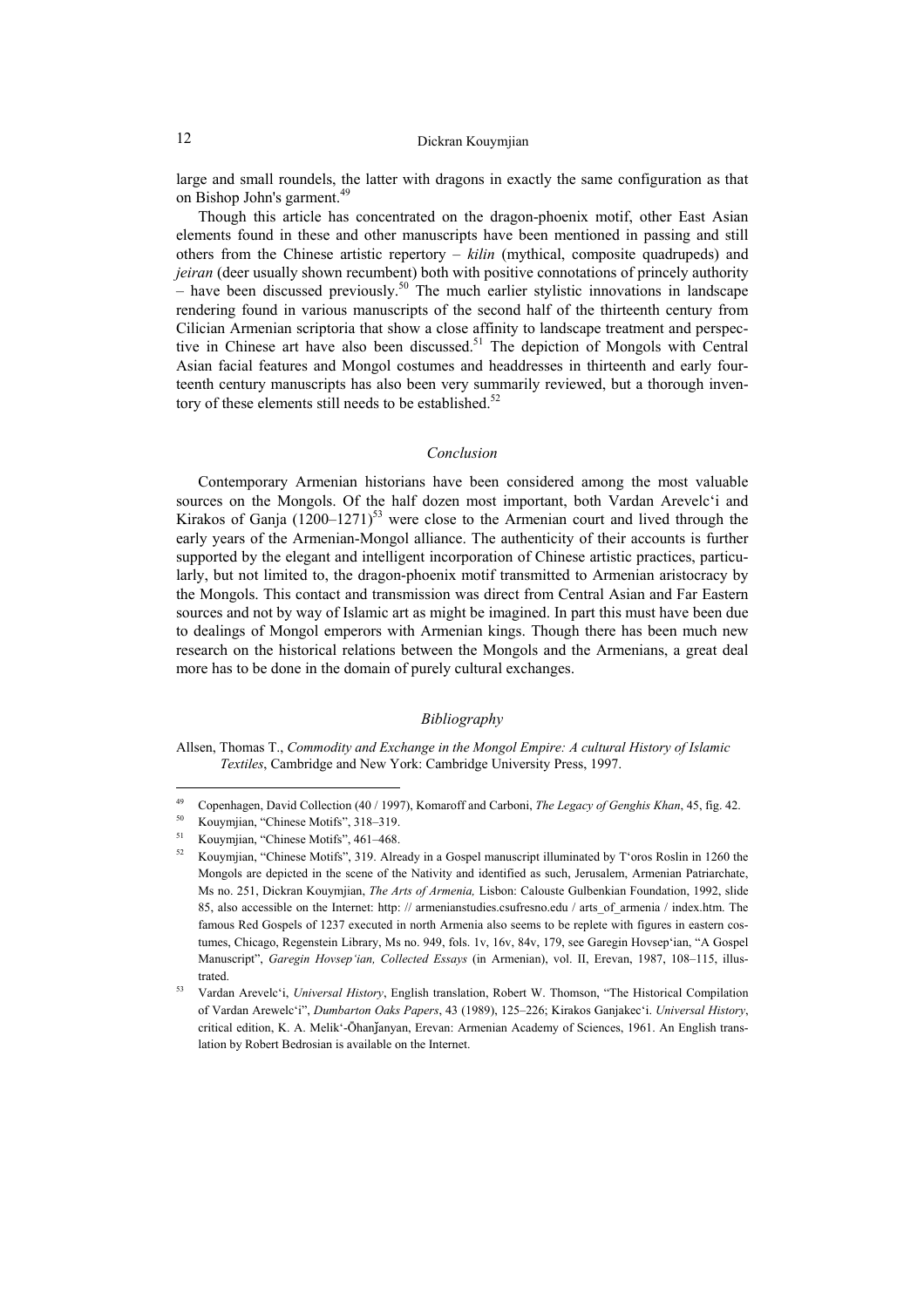- Azaryan, Levon, *Kilikyan manrankch'utyune, XII–XIII dd.* (Cilician Miniature Painting, XII<sup>th</sup>–XIII<sup>th</sup> Centuries)*,* Erevan, 1964.
- Beckwith, John, *Early Christian and Byzantine Art,* Harmondsworth, 1970.
- Bedoukian, Paul Z., *Coinage of Cilician Armenia*, Numismatic Notes and Monographs, no. 147, New York: American Numismatic Society, 1962.
- Blair, Sheila, "The Religious Art of the Ilkhanids", in Komaroff and Carboni, *The Legacy of Genghis Khan*, 104–133.
- Boase, S. R., *The Cilician Kingdom of Armenia,* New York, 1978.
- Boyle, J. A., "The Journey of Het'um I, King of Little Armenia, to the Court of the Great Khan Möngke", in *Central Asia Journal,* vol. IX, no. 3 (1964), 175–189.
- —, "Dynastic and Political History of the 1l-Khans", in *Cambridge History of Iran*, vol. V*, Seljuk and Mongol Period,* London, 1968, 303–420.
- Crowe, Yolanda, "Late Thirteenth Century Persian Tileworks and Chinese Textiles", in *Bulletin of the Asia Institute*, n.s., vol. 5 (1991).
- Curatola, Giovanni, "The Viar Dragon", in *Quaderni del Seminario di Iranistica, Ural-Altaistica e Caucasologia dell'Università degli Studi di Venezia,* no. 9 (1982), 71–88.
- Der Nersessian, Sirarpie, "The Kingdom of Cilician Armenia", in *A History of the Crusades,* vol. II, ed. by K. M. Setton, R. C. Wolff and H. W. Hazard, Philadelphia, 1962, 630–659, reprinted in *idem, Études Byzantine et Arméniennes, Byzantine and Armenian Studies* (hereafter *Études), 2*  vols., Louvain, 1973, 329–352.
- —, "Miniatures ciliciennes", in *L'Oeil*, no. 179 (November, 1969), 2–9, 110, fig. 22, reprinted in *idem*, *Études Byzantines et Arméniennes*, 509–515, fig. 261.
- —, *Armenian Manuscripts in the Freer Gallery of Art,* Washington, 1963.
- —, "Deux exemples arméniens de la Vierge de Miséricorde", in *Revue des études arméniennes*, n.s., vol. 7 (1970), 187–202, reprinted in *idem*, *Études Byzantines et Arméniennes,* 585–596.
- —, *Études Byzantine et Arméniennes, Byzantine and Armenian Studies,* in: *Revue des études arméniennes*, *2* vols., Louvain, 1973.
- —, *L'Art arménien,* in: *Revue des études arméniennes*, Paris, 1977.
- —, (with Sylvia Agemian), *Miniature Painting in the Armenian Kingdom of Cilicia from the Twelfth to the Fourteenth Century*, in: *Revue des études arméniennes*, 2 vols., Washington, D.C.: Dumbarton Oaks, 1993.
- [Dowsett, C. F. J.], *Catalogue of Twenty-three Important Armenian Illuminated Manuscripts*, London: Sotheby's, 1967.
- Dournovo, *Hin haykakan manrankarch*'*ut*'*yun* (Ancient Armenian Miniature Paintings*),* album in Russian and Armenian with colour plates, Erevan, 1952.
- Dournovo, Lydia, *Armenian Miniatures,* Paris and New York, 1961.
- Dournovo, L. and Drampyan, R. G., *Haykakan manrankach'ut'yun* (Miniatures Arméniennes)*,* Erevan, 1967 and 1969.
- Drampian, Irina, *Lectionary of King Hetum II (Armenian illustrated codex of 1286 A.D.)*, Erevan, 2004, trilingual text, Armenian, Russian, English.
- *Excavation Report of the Liao Dynasty Frescoed Tombs at Xuanhua: Report of Archaeological Excavation from 1974–1993*, vol. 1 (in Chinese with English title), Beijing: Cultural Relics Publishing House (Wenwu chubanshe), 2001.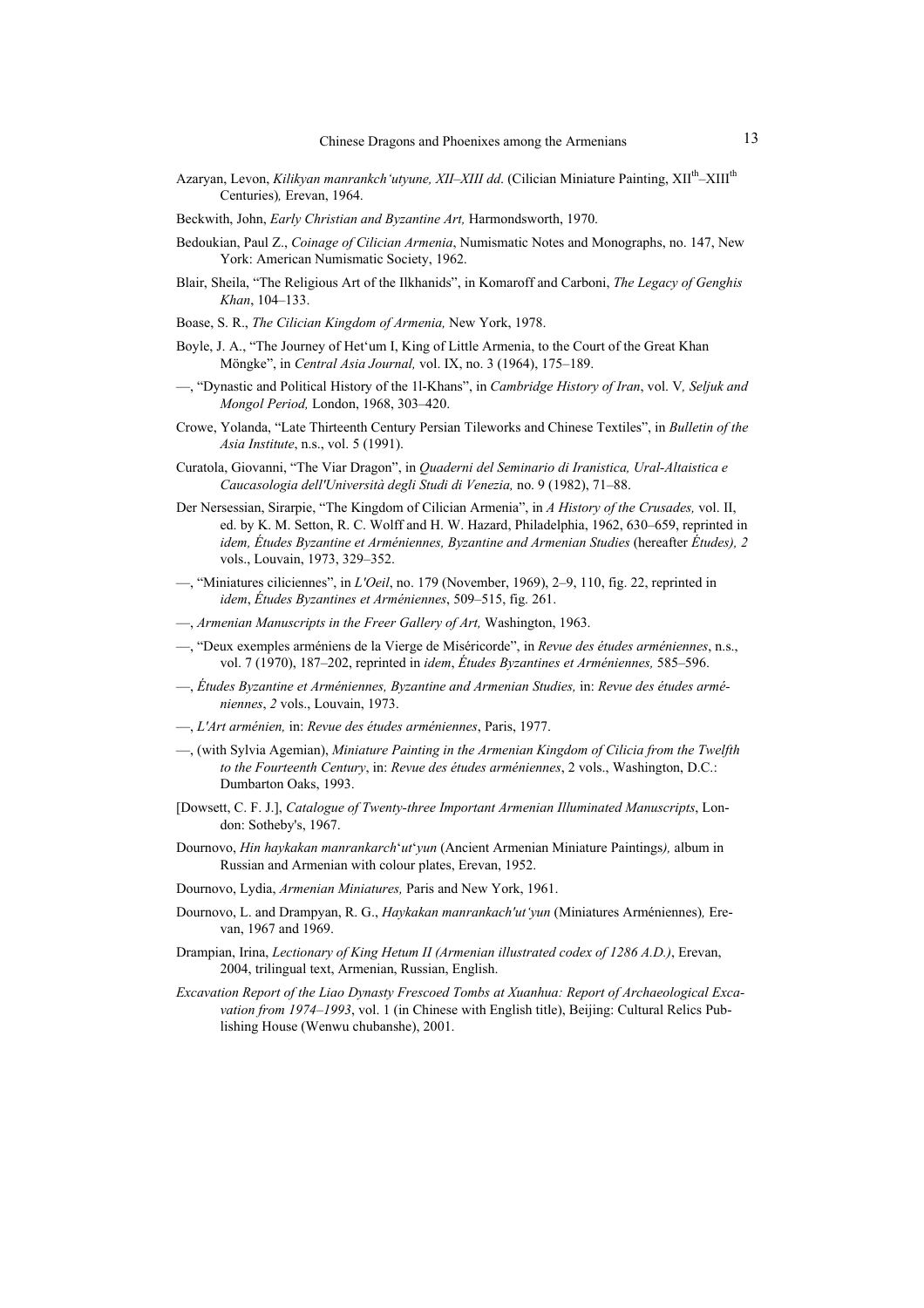- Galstyan, A. G., "The First Armeno-Mongol Negotiations" (in Armenian), in *Patma-Banasirakan Handes* (1964).
- Hovsep'ian, Garegin,"A Gospel Manuscript", in *Garegin Hovsep'ian, Collected Essays* (in Armenian), vol. II, Erevan, 1987, 108–115.
- Kirakos Ganjakec'i, *Universal History,* critical ed. K. A. Melik'-Ohanjanyan, Erevan, 1961.
- Komaroff, Linda and Carboni, Stefano, eds., *The Legacy of Genghis Khan: Courtly Art and Culture in Western Asia, 1256–1353*, New York: Metropolitan Museum of Art and Yale University Press, 2002.
- Komaroff, Linda, "The Transmission and Dissemination of a New Visual Language," in Komaroff and Carboni, *The Legacy of Genghis Khan*, 169–195.
- —, ed., *Beyond the Legacy of Genghis Khan*, Leiden: Brill, 2006.
- Korkhmazian, Emma, Drampian, Irina, Hakopian, Hravard, *Armenian Miniatures of the 13th and 14th centuries*, Leningrad, 1984.
- Kouymjian, Dickran, "Far Eastern Influences in Armenian Miniature Painting in the Mongol Period", in *Armenian Post*, New York, 3 parts (December 6, 13, 20, 1977).
- —, ed., *Armenian Studies / Études arméniennes*: *In Memorium Haïg Berbérian*, Lisbon: Calouste Gulbenkian Foundation, 1986.
- —, "Chinese Influences on Armenian Miniature Painting in the Mongol Period". in Kouymjian, *Armenian Studies / Études arméniennes: In Memoriam Haïg Berbérian*, 415–468.
- —, *The Arts of Armenia*, Lisbon: Calouste Gulbenkian Foundation, 1992.
- —, "Chinese Motifs in Thirteenth-Century Armenian Art: The Mongol Connection", in Linda Komaroff, ed., *Beyond the Legacy of Genghis Khan*, 303–324, 524–526 (pls. 23–25), 590–599 (figs. 58–67).
- —, "The Intrusion of East Asian Imagery in Thirteenth Century Armenia: Political and Cultural Exchange along the Silk Road", in *The Journey of Maps and Images on the Silk Road,* Philippe Forêt and Andreas Kaplony, eds., Leiden: E. J. Brill, 2008, 129–131.
- Masuya, Tokomo, "Ilkanid Court Life", in Komaroff and Carboni, *The Legacy of Genghis Khan:* 96– 97.
- Melikian-Chirvani, Assadullah Suren, "Le Shāh-Nāme, la gnosse soufie et le pouvoir mongol", in *Journal asiatique*, 292 (1984), 249–337.
- —, "Le Livre des Rois : Miroir du destin. II : Il-Takht-e Soleymān et la symbolique du *Shāh Nāme*", in *Studia Iranica,* 20 (1991), 33–148.
- Mutafian, Claude, *La Cilicie au carrefour des empires*, 2 vols., Paris, 1988.
- —, *Le Royaume arménien de Cilicie*, Paris: CNRS Editions, 1993.
- Narkiss, Bezalel ed., in collaboration with Michael Stone, *Armenian Art Treasures of Jerusalem,* New Rochelle, N.Y., 1979.
- Naumann, Elizabeth and Rudolf, "Ein Kösk in Summerpalast des Abaqa Khan auf dem Tacht-i Sulaiman und seine Dekoration", in *Forschungen für Kunst asians. In Memorium Kurt Erdmann,* Istanbul, 1969.
- Pradan, Mario, *La poterie T'ang*, Paris, 1960.
- Rapti, Ionna, "Image et liturgie à la cour de Cilicie : Le Lectionnaire du Prince Het'um (Matenadaran ms 979)", in *Monuments et mémoires de la Fondation Eugène Piot*, 87 (2008), 105–142.
- Rawson, Jessica, *Chinese Ornament: The Lotus and the Dragon*, New York, 1984.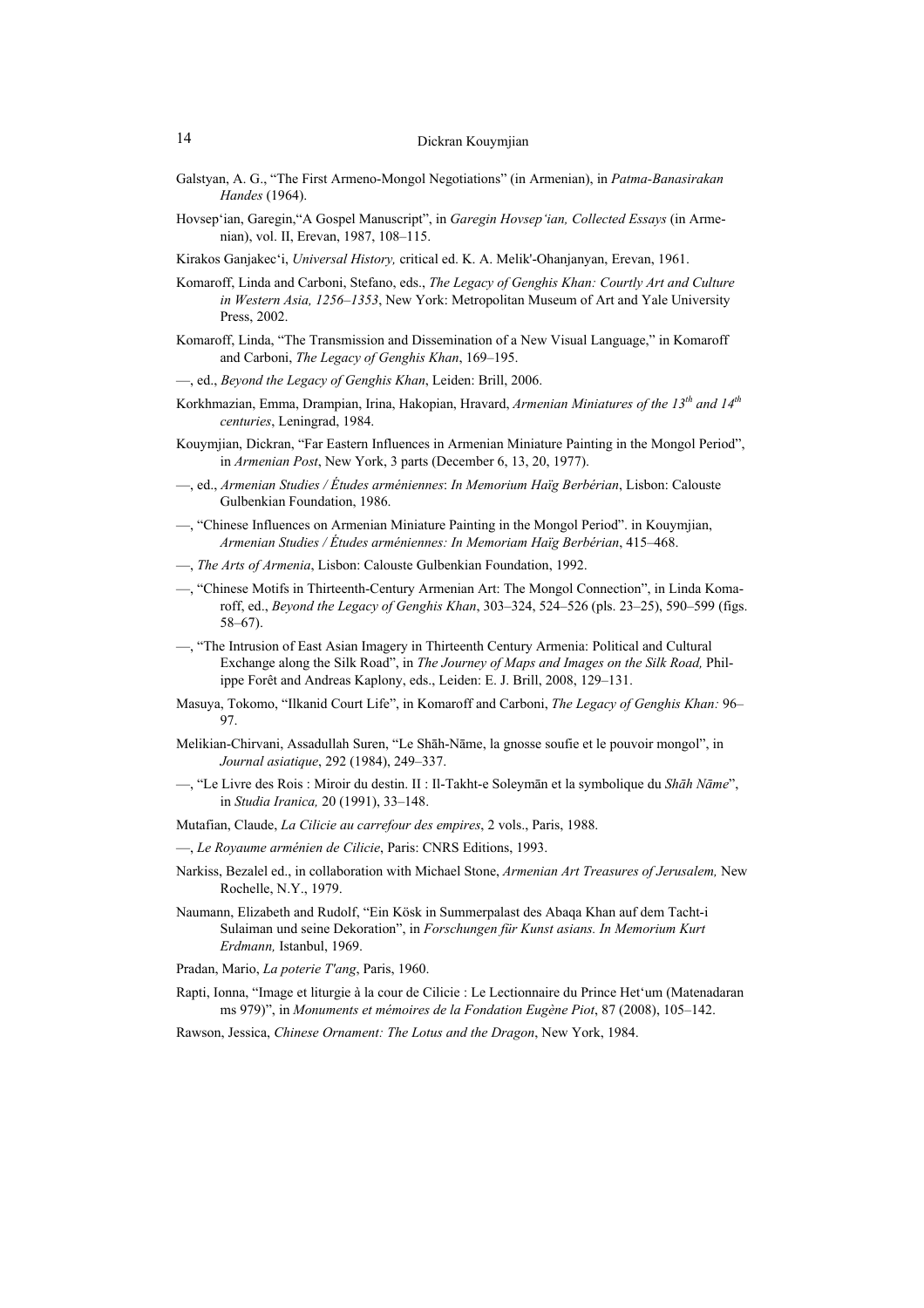- Richard, Jean, "La lettre du Connétable Smbat et les rapports entre Chrétiens et Mongols au milieu du XIIIème siècle", in Dickran Kouymjian, ed., *Armenian Studies / Études arméniennes*: *In Memorium Haïg Berbérian*, Lisbon, 1986, 683–696.
- Sakissian, Arménag, "Thèmes et motifs d'enluminure et de décoration arméniennes et musulmanes", in *Ars Islamica,* vol. V1 (1939), 66–87, reprinted in *idem, Pages d'art arménien,* Paris, 1940, 59–86.
- Soucek, Priscilla P., "Armenian and Islamic Manuscript Painting: A Visual Dialogue", in Thomas F. Mathews and Roger S. Wieck, *Treasures in Heaven. Armenian Art, Religion, and Society*, eds., New York, 1998, 115–131.
- Vardan Arevelc'i, *Universal History*, English translation, Robert W. Thomson, "The Historical Compilation of Vardan Arewelc'i", in *Dumbarton Oaks Papers*, 43 (1989), 125–226.
- Velmans, Tania, "Maniérisme et innovations stylistiques dans la miniature cilicienne à la fin du 13e siècle", in *Revue des études arméniennes*, n.s. 14 (1980), 415–433.
- Victoria and Albert Museum, *Mount Trust Collection of Chinese Art*, London, 1970.
- Watt, James C. Y. and Wardwell, Anne E., *When Silk Was Gold: Central Asian and Chinese Textiles*, New York: Metropolitan Museum of Art, 1997.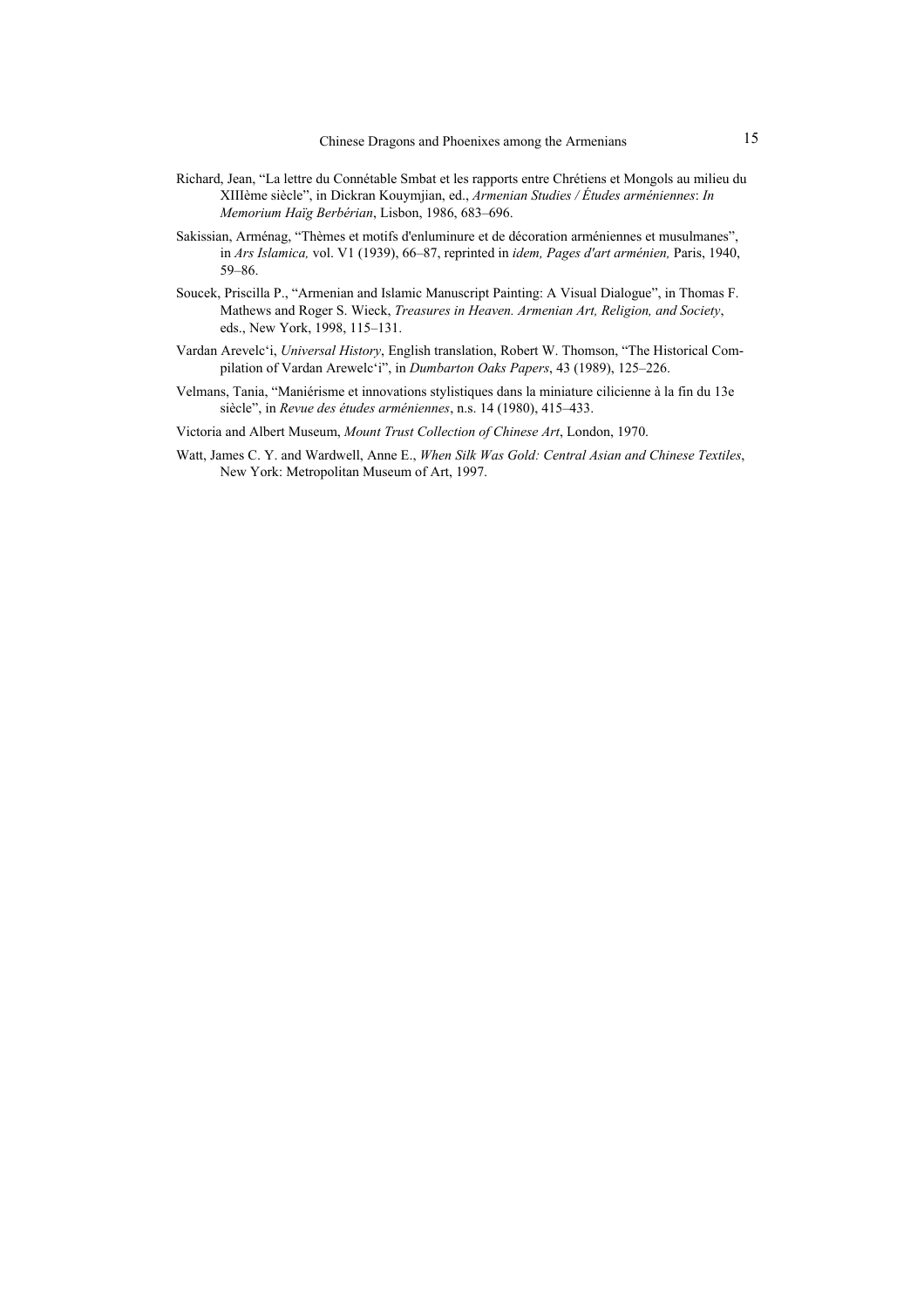

Fig. 1: Headpiece with Christ Emmanuel and Chinese animals, detail. Erevan, Matenadaran, M979, Lectionary of Het'um II, 1286, fol. 284. Photo Matenadaran.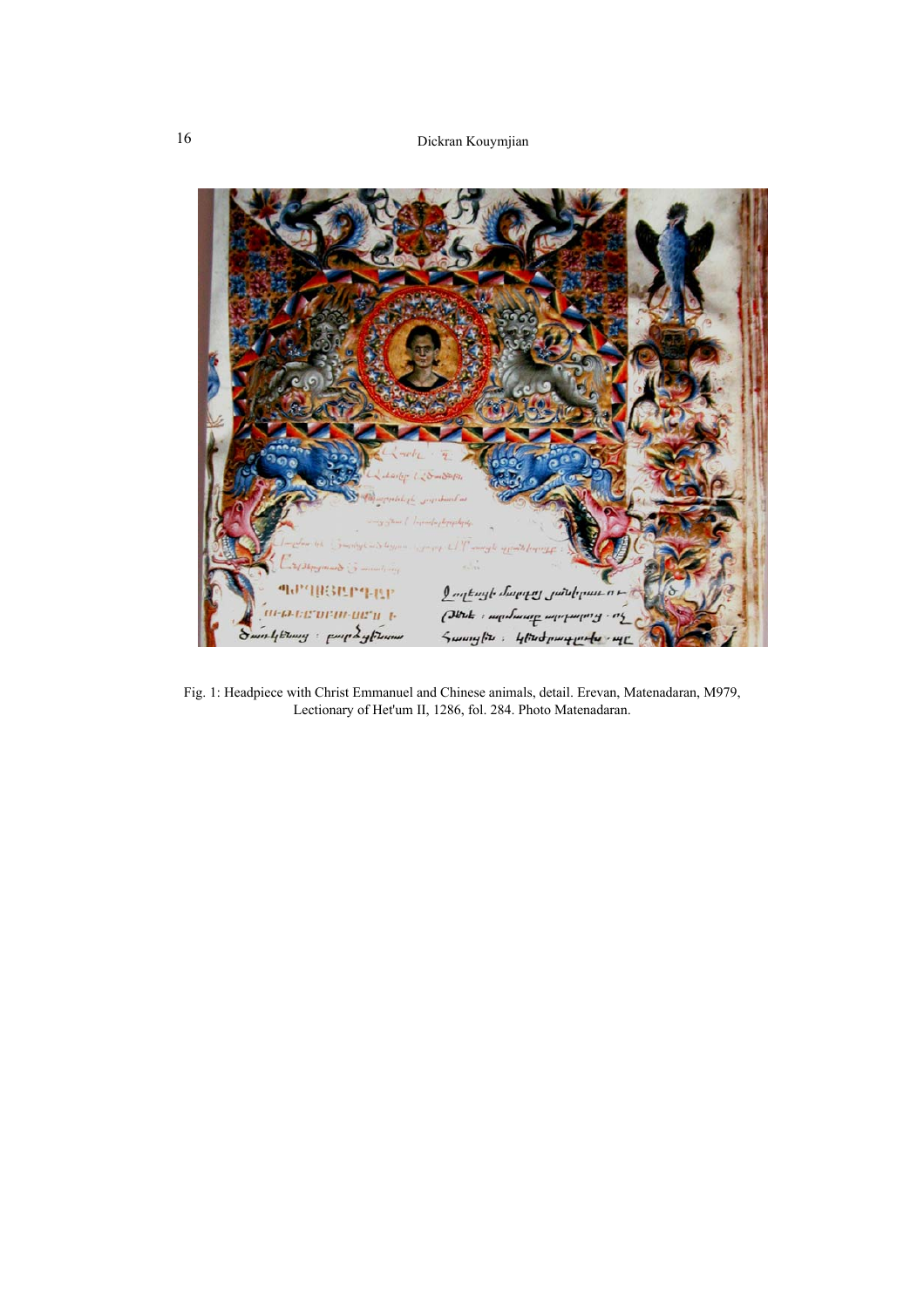

Fig. 2: Headpiece with dragon and phoenix motif, detail. Erevan, Matenadaran, M979, Lectionary of Het'um II, 1286, fol. 334. Photo Matenadaran.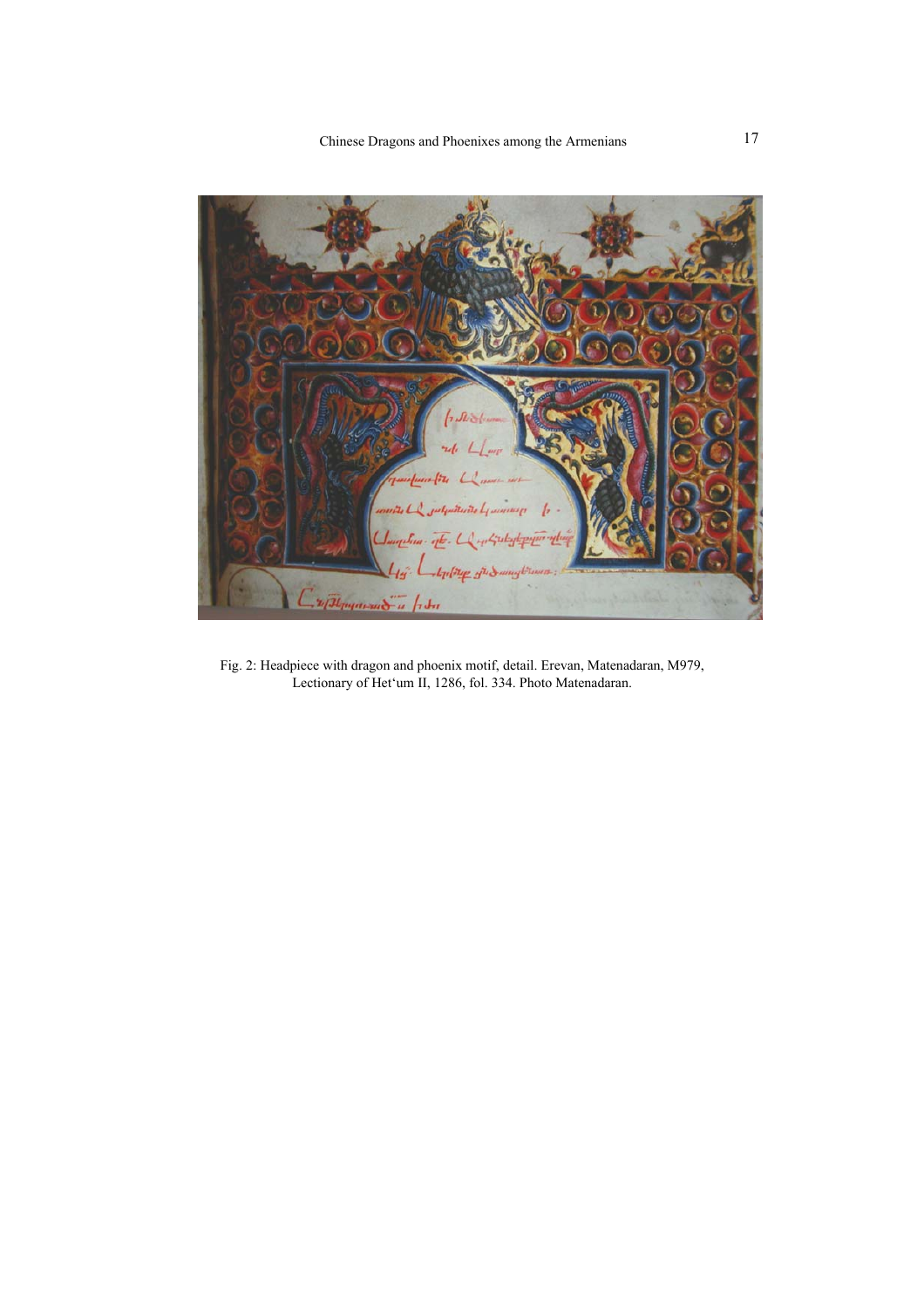

Fig. 3: Archbishop John, brother of King Het'um, in ordination scene. Erevan, Matenadaran, M197, Gospels, 1289, fol. 341v. Photo Matenadaran.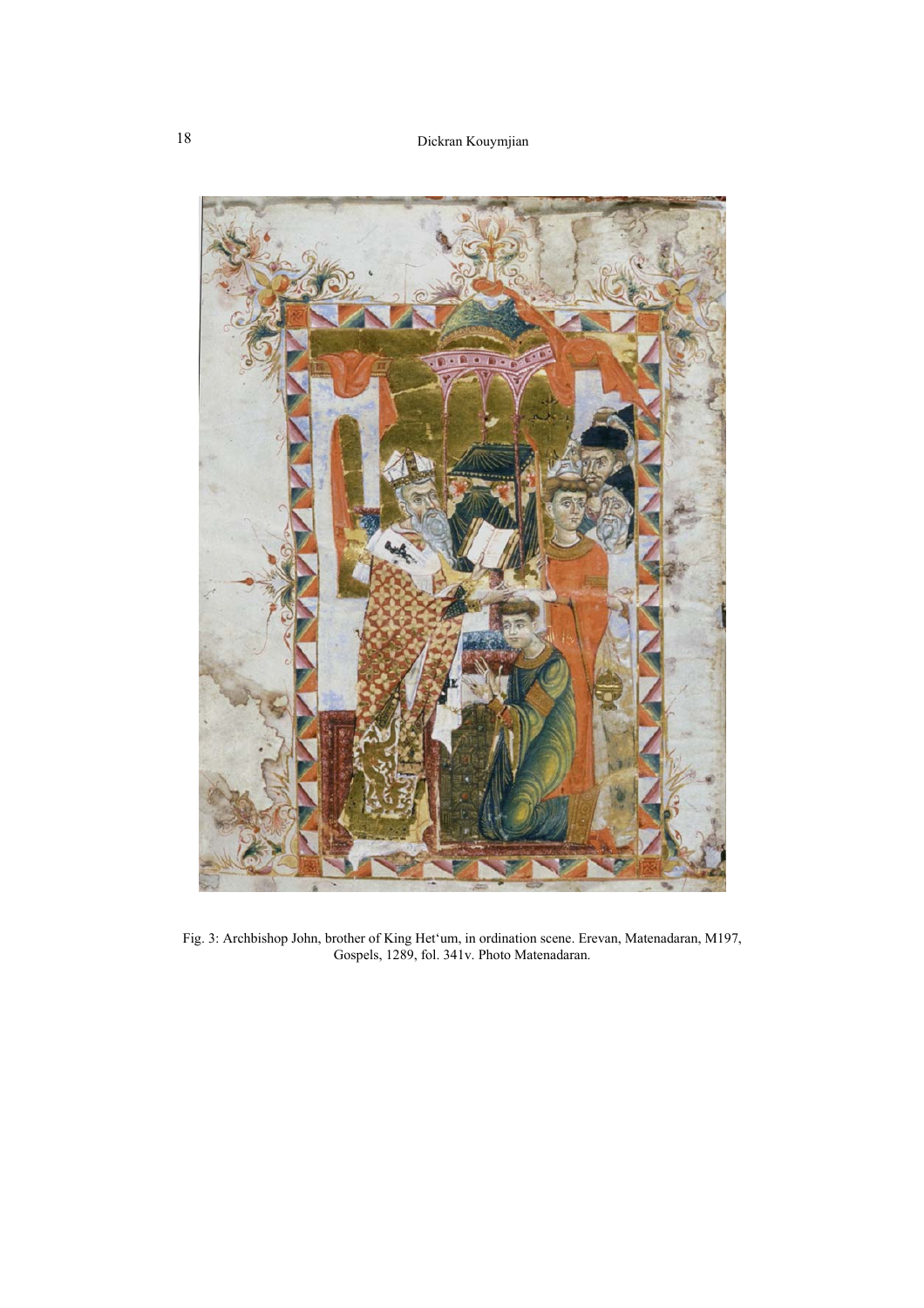Chinese Dragons and Phoenixes among the Armenians 19



Fig. 4: Cleveland Museum of Art, John L. Severance Fund (1994, 292). Silk tabby, brocade, gold thread with rows of rising phoenixes, Jin Dynasty (1115–1234). Photo after Watt and Wardwell, *When Silk Was Gold*, no. 31, pp. 118–119.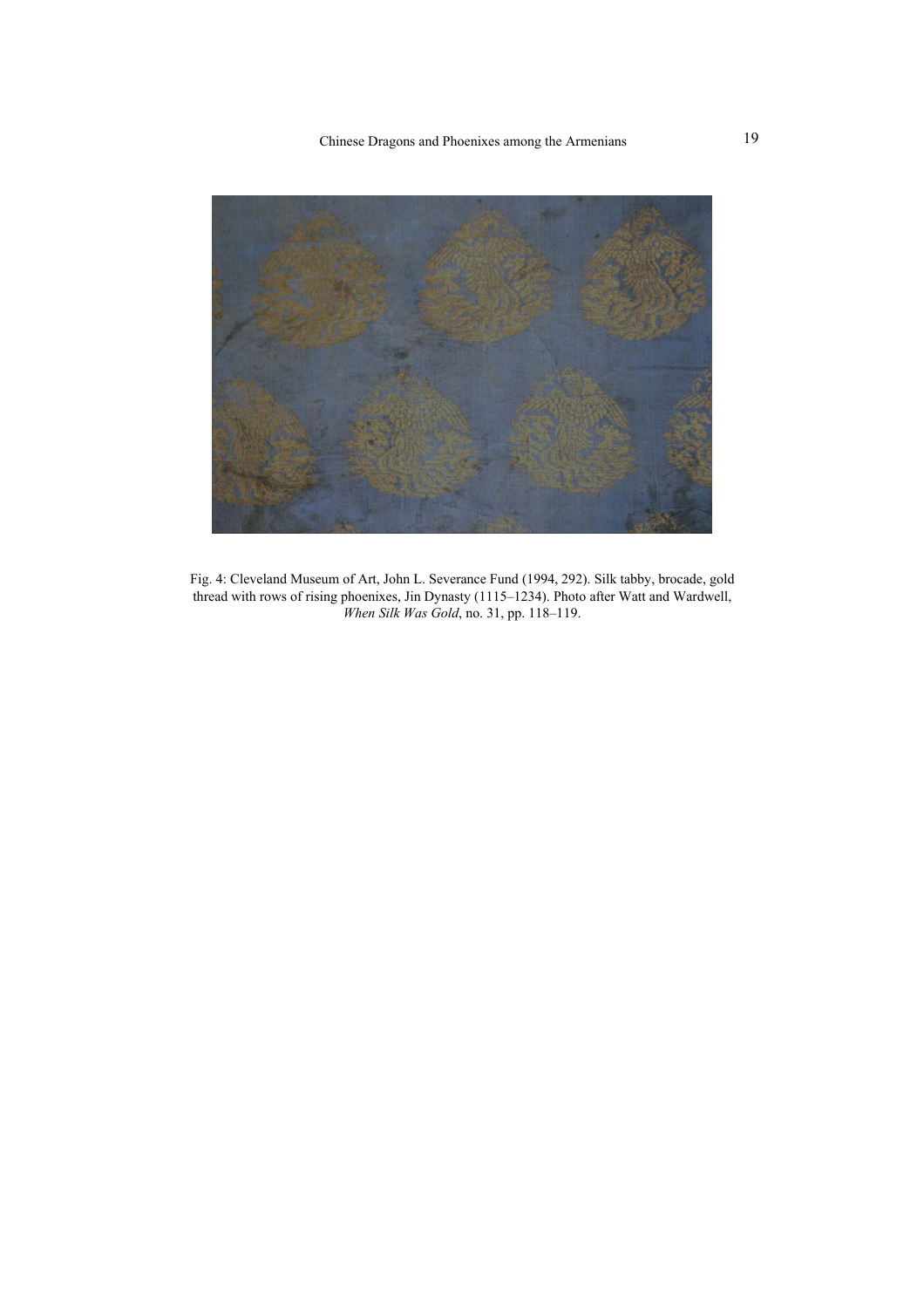

Fig. 5: Frieze tile with dragon, Takht-i Sulaymān, 1270s. London, Victoria and Albert Museum (541–1900). Photo after Komaroff and Carboni, *Legacy of Genghis Khan,* fig. 100.